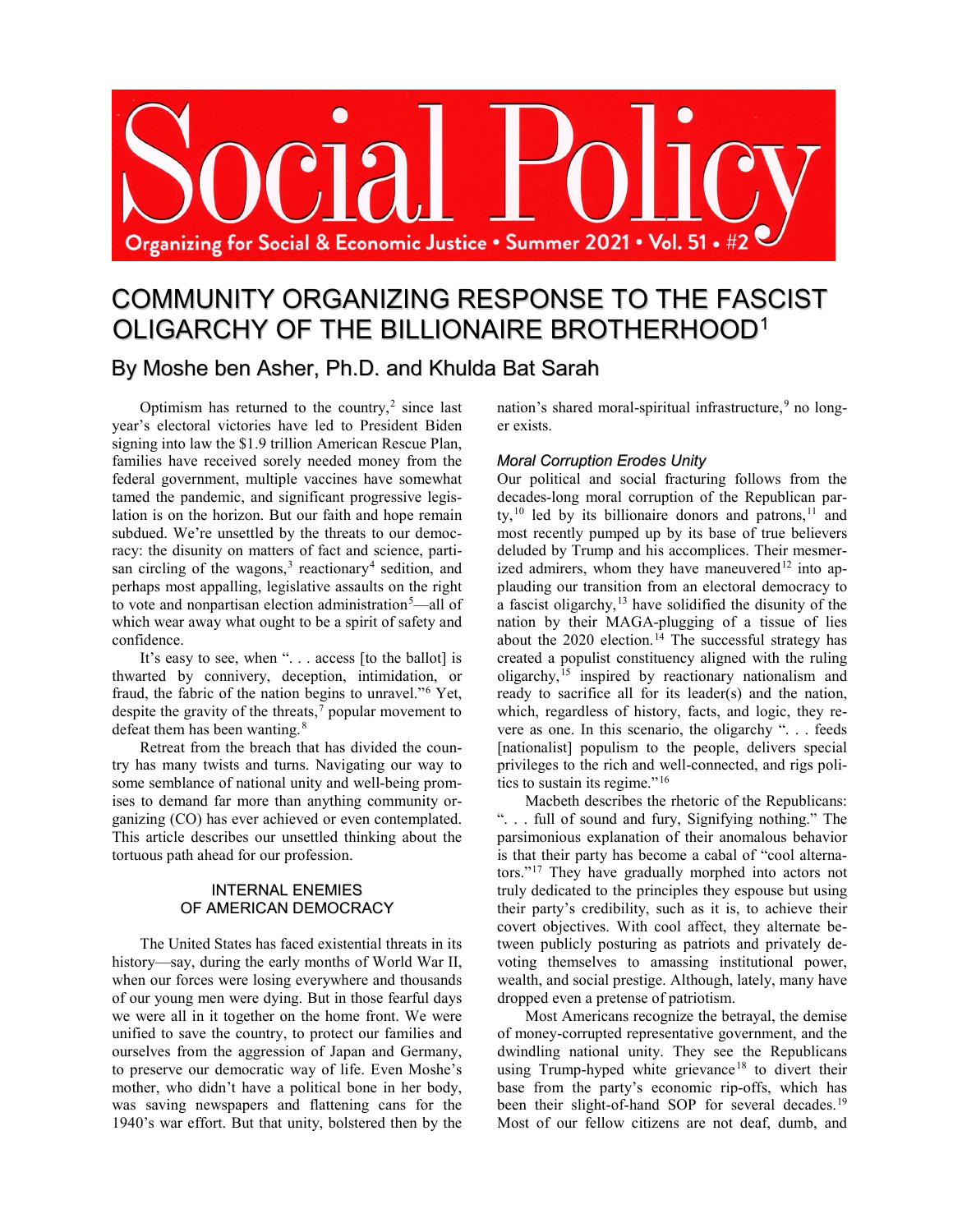blind to these shenanigans, only powerless. They also understand intuitively that the loss of democracy foreshadows the end of the historic struggle to overcome the country's legacy of poverty, oppression, and injustice.

But the present internal threats are only now beginning to be understood as far more insidious than any posed by a foreign power, because our adversaries live among us, posing as patriots, claiming the same rights and privileges they have openly dedicated themselves to cripple. $20$ 

#### *Legislative and Judicial Salvation*

From what quarter should we expect a countervailing strategic response? Do we imagine that the rising tide of fascist oligarchy is going to be reversed by electoral politics, by the same political processes and personalities—left, right, and center—that thrive on sub rosa billionaire dollars,<sup>[21](#page-11-15)</sup> patronage and perks? According to Choi and Galbraith, economic inequality

. . . has had two main effects on American political life. One is the rise of oligarchs and their designated agents, especially in the Democratic Party. . . . Oligarchs have long dominated the Republican Party, so now American politics has become, to a large degree, a contest between billionaires of different stripes, mediated by other billionaires in control of the major media, both traditional and social. $^{22}$  $^{22}$  $^{22}$ 

The glitch in the illusion that Congress will reverse the effects of economic inequality is that it fails to see that billionaire economic power will not be challenged *structurally* by either party. Those who make such fu-tile gestures rarely survive politically.<sup>[23](#page-12-0)</sup> Moreover, regarding policy, despite leftist hopes that demographic shifts will lead to the demise of the Republican party on the national stage, the reliable commitments of billion $a$ ires<sup>[24](#page-12-1)</sup> infuse confidence into right-wing assertions that ". . . the Democrats' hold on power is razor thin. Redis-tricting will narrow it further,<sup>[25](#page-12-2)</sup> as will midterm losses for the party that holds the White House."[26](#page-12-3) There's evidence that rising diversity will neither be a magic bullet for the Democrats nor a poison pill for the Republicans.[27](#page-12-4)

Perhaps it makes sense to tamp down our optimism, to consider that what we're going through now may be like the unsustainable hope we had for structural reforms from the Clinton and Obama administrations, which were also dependent on billionaire support. And that what happens in rural-dominated, Republicancontrolled state legislatures regarding voting restrictions and rights in coming years may be much more telling than national outcomes.<sup>[28](#page-12-5)</sup>

But Democrats remain hopeful, because the House has passed H.R.1, the For the People Act, which if signed into law would implement progressive election

reforms to counter Republican voter-suppression initiatives and gerrymandering. It would also establish disclosure requirements for "dark money" political contributions, mandate paper ballots, create a code of ethics for SCOTUS justices, and much more.<sup>[29](#page-12-6)</sup> Yet the Democrats do not have the votes to pass the companion Senate bill, S.1, nor the support of all their own members to eliminate the filibuster, to allow passage with a simple majority. Maybe they will manage to change the rule, carving out exceptions, like protection of voting rights, making it more onerous for the minority to throw up obstacles, [30](#page-12-7) or even eliminating the filibuster altogether as unconstitutional. [31](#page-12-8) But maybe not.

We may also be overly optimistic to believe that the passage of S.1 in the Senate will lead to the implementation of its policies. We have come a long way down from the high ground of Justice Black's 1964 opinion in Westberry v. Sanders, which proclaimed: "No right is more precious in a free country than of having a voice in the election of those who make the laws under which, as good citizens we must live. Other rights, even the most basic, are illusory if the right to vote is undermined." Nowadays, if reactionary Republicans and their donors run true to form, we should ex-pect judicial challenges,<sup>[32](#page-12-9)</sup> repeatedly appealed up to the SCOTUS, which will certainly be their modus operandi given their experience of the last decade:

In the same period, the Supreme Court dismantled much of America's campaign finance law; severely weakened the Voting Rights Act; permitted states to opt out of the Affordable Care Act's Medicaid expansion; expanded new religious liberty rights permitting some businesses that object to a law on religious grounds to diminish the rights of third parties; weakened laws shielding workers from sexual and racial harassment; expanded the right of employers to shunt workers with legal grievances into a privatized arbitration system; undercut public sector unions' ability to raise funds; and halted Mr. Obama's Clean Power Plan.<sup>[33](#page-12-10)</sup>

The momentum of the SCOTUS and most state legislatures, based on fictive rationalizations<sup>[34](#page-12-11)</sup> and legislative schemes to suppress the franchise, shows no sign of lessening. [35](#page-12-12) Their advocates have a win-or-die commitment. (By March 2021, more than 361 bills with "restrictive provisions" to suppress liberal votes in 47 states had been introduced, most in response to H.R.1.<sup>[36](#page-12-13)</sup> By July, 18 states had already passed 30 laws to make voting more difficult.[37](#page-12-14) And the Republican domination of state legislatures shows no signs of weakening.) Given the 6-to-3 conservative bias of the Court and its recent decisions, why should we expect that progressive electoral reform will be sustained judicially? $38$ 

The money-corruption of our electoral democracy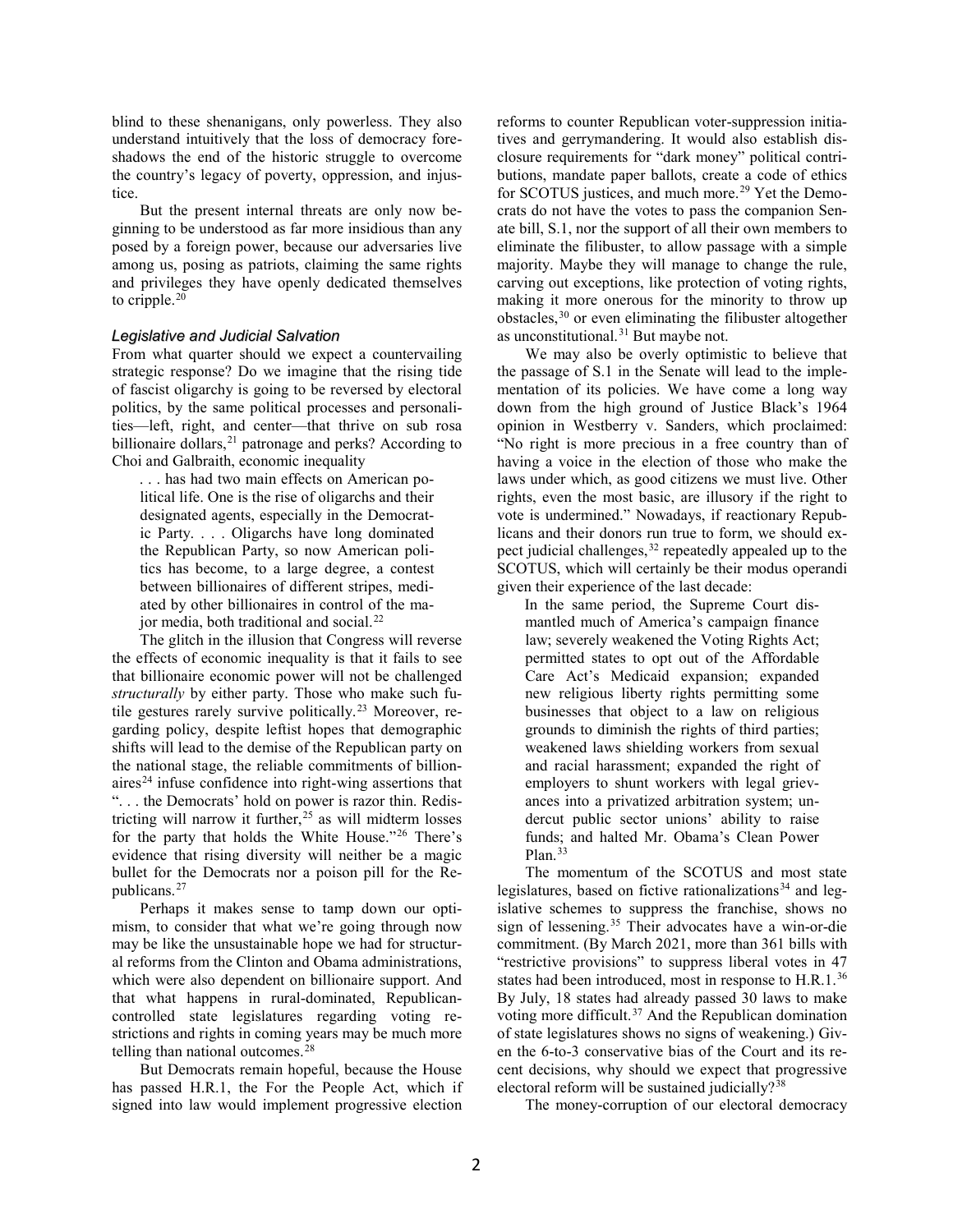is deeply motivated, now as a matter of Republican survival, in state and national representative government, [39](#page-12-16) and likely to be upheld in the coming decades by many state supreme courts, by influential appellate judges, $40$  and by the SCOTUS. $41$ 

#### *Precursors of Diminished Citizenship*

Many in our profession may nonetheless believe that CO, considered as a movement, can help to restrain the anti-democracy tide—stay dedicated, fighting and winning issue-campaigns. But no movement is static; it's either accelerating or decelerating, the historical effect of its momentum only known when considered in relation to the strength of its adversaries. In that regard, there is little doubt. The successes of CO over recent decades pale next to the growth of reactionary forces, powered up by ballooning economic inequality.<sup>[42](#page-13-0)</sup>

If our adversaries were limited to would-be authoritarian officeholders and their billionaire patrons, that alone would be an unnerving challenge. But they have indoctrinated a third of the electorate against their own economic self-interests. For several decades, unpublicized and unaccountable billionaires have subsidized a veritable army of servitors, including: morally "flexible" Republican politicians,<sup>[43](#page-13-1)</sup> so-called populist Republican associations of activists, [44](#page-13-2) right-wing media echo chambers,<sup>[45](#page-13-3)</sup> reactionary "scholarly" institutes,<sup>[46](#page-13-4)</sup> budget-starved conservative academic departments, <sup>[47](#page-13-5)</sup> and, indirectly through the Internet, [48](#page-13-6) white-supremacist mobilizations and anti-government militias. The most fertile seedbed of political perversion, enabled by the common-interest conspiracy of tech billionaires, may be the Internet's social networking sites (SNS). [49](#page-13-7) Our strategic indifference to how SNS foment reactionary politics and disunity on a large scale,<sup>[50](#page-13-8)</sup> while they sim-ultaneously sabotage moral values,<sup>[51](#page-13-9)</sup> seems certain to handicap CO from achieving national impact.

One of the most devastating effects of social media is that ever fewer individuals follow religious moral teachings.[52](#page-13-10) The upshot, humorously ridiculed, is that "Our new belief system is a blend of left-wing political orthodoxy, intersectional feminism, self-optimization, therapy, wellness, astrology, and Dolly Parton."[53](#page-13-11) Humor aside, pop-spirituality promotes the replacement of shared systems of morality with cultural obeisance to individual, self-regarding autonomy.[54](#page-13-12)

Professionally peer-reviewed research reveals "... consistent support for . . . [the] prediction that social media reduce users' moral sensitivity."[55](#page-13-13) "The basic architecture of SNS and its users are such that they promote autonomy, control, and the fluidity of (religious) commitments. . . .["56](#page-13-14) Their moral and ethical shallowness is apparent in that spiritual enlightenment often doubles as entertainment. For example, the women leading this trend on Instagram have been dubbed "Instavangelists," the "neo-religious leaders of our era."

In effect, "The whole economy of Instagram is based on our thinking about ourselves, posting about ourselves, working on ourselves"—hardly a basis for moral and ethical citizenship.[57](#page-13-15)

When socialization venerates personal autonomy as sacrosanct, regardless of the consequences of boundless self-entitlement, widespread acquisition of moral compass is subverted. [58](#page-13-16) In the resulting do-as-you-like religiosity, one is neither tethered by any higher law nor challenged to consider more than personal comfort, convenience, and career.<sup>[59](#page-14-0)</sup> "Citizenship" is not encompassed in the vocabulary of the denominations of cyberreligion. Predictably, the moral-spiritual infrastructure, which normally reinforces personal and civic goodness, based on criteria that go beyond benefits to individuals, has been dissolving.<sup>[60](#page-14-1)</sup>

#### *Self-Entitlement Runs Amok*

How far do the consequences of the amorality of selfentitlement extend? On the level of mundane personal experience, Khulda's stunning encounter with a dogwalker one morning was both physically threatening and enlightening. When the dog approached Khulda, growling and baring its teeth, she stopped in her tracks and asked the owner to rein in the animal. The owner's response: "You're giving off bad vibes and you have upset my dog!"

The societal consequences of Internet-endorsed self-entitlement include the spreading of deadly disease by tens of millions of anti-maskers and anti-vaxxers, who prioritize their "personal liberty" over preserving human life, including that of their own families and friends. In a 2021 Kaiser Family Foundation poll, 28 percent of Republicans declared they will "definitely not" submit to COVID-19 vaccination.<sup>[61](#page-14-2)</sup> In a 2021 NPR/PBS NewsHour/Marist poll, 47 percent of Trump 2020-voters said they would not get vaccinated.<sup>[62](#page-14-3)</sup> They do not opt out quietly, but pose as patriots for the media, like the delinquents at the Idaho Capitol, the "... children [who] tossed surgical masks into a fire . . . to protest mask mandates as an affront to their civil liberties,"[63](#page-14-4) while their parents applauded them. The Republican politicizing of mask mandates and vaccinations, popularized on SNS, shows a callous disregard for the suffering and death and the economic consequences for millions of families and thousands of small businesses.

But the potential for Internet-nurtured evil doesn't end there. SNS and other digital channels serve as thriving recruiting and training grounds that promote online racial and ethnic hatred, cyber-terrorism, violenceprone militias, white supremacists, and physical violence.[64](#page-14-5) A March 2021 report from the Director of Na-tional Intelligence<sup>[65](#page-14-6)</sup> confirms our worst fears about violent extremism. The report was prepared under the auspices of the AG, DHS, NCTC, FBI, CIA, and DIA. Some of the key points include: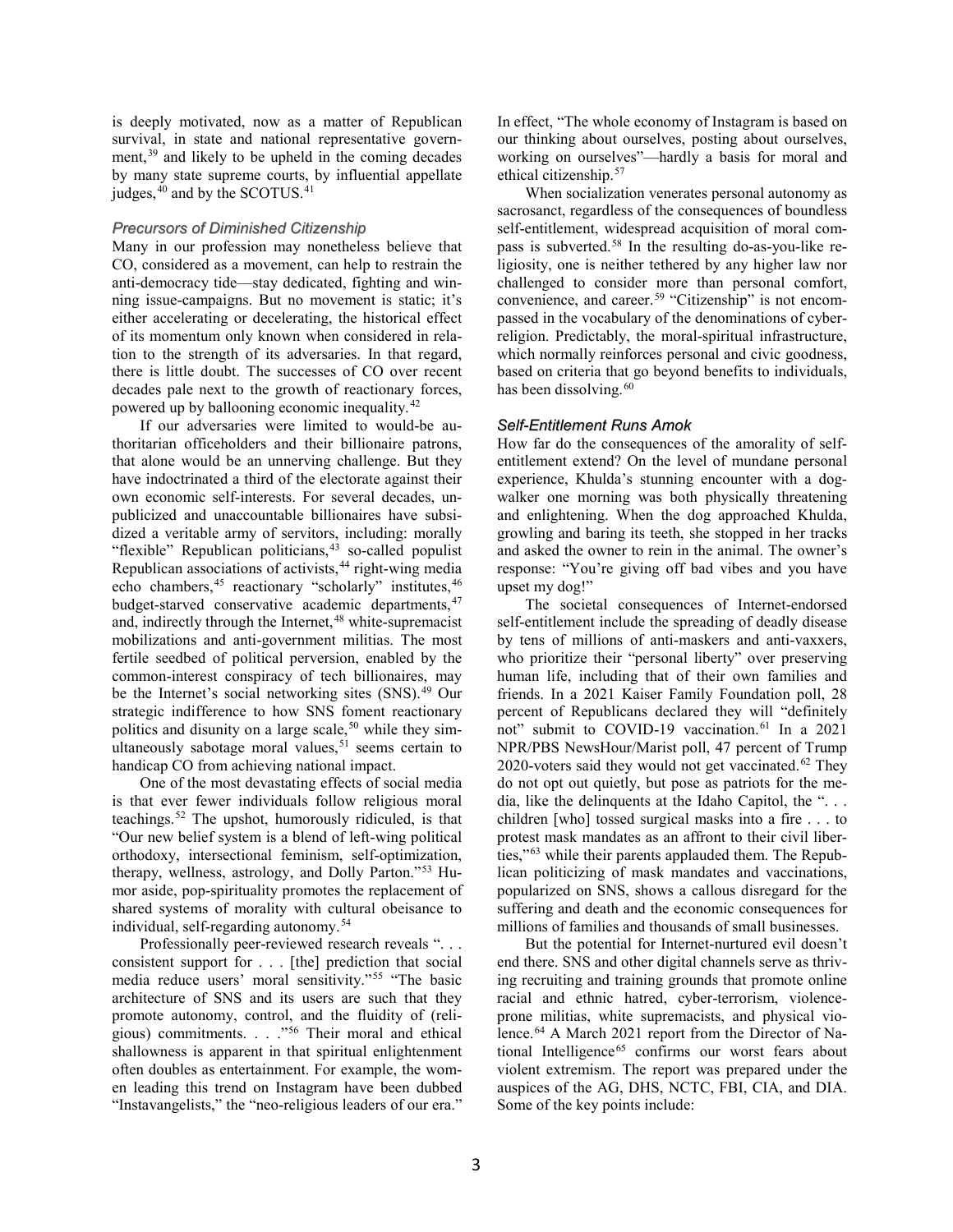The IC [intelligence community] assesses that DVEs [domestic violent extremists] exploit a variety of popular social media platforms, smaller websites with targeted audiences, and encrypted chat applications to recruit new adherents, plan and rally support for inperson actions, and disseminate materials that contribute to radicalization and mobilization to violence.

Newer sociopolitical developments—such as narratives of fraud in the recent general election, the emboldening impact of the violent breach of the US Capitol, conditions related to the COVID-19 pandemic, and conspiracy theories promoting violence—will almost certainly spur some DVEs to try to engage in violence. . . .

Tristan Harris, a former "design ethicist" at Google and now president of the Center for Humane Technology, has described the effects of the Google social media model: ". . . to create a society that is addicted, outraged, polarized, performative and disinformed."[66](#page-14-7)

#### *Social Media Roots of Fascism*

Optimists on the left may imagine that rewriting Section 230 of the 1996 Telecommunications Act will limit the worst abuses of the Internet and social media sites, but the likelihood of reform reaching beyond sex trafficking and child abuse seems doubtful. [67](#page-14-8) Perhaps Democratic majorities in the Congress can limit blatant discrimination, harassment that has material consequences, cyberstalking, advocacy of insurrection and sedition, and wrongful death.<sup>[68](#page-14-9)</sup> But opposition by Republicans and Big Tech to any regulation of political content<sup>[69](#page-14-10)</sup> seems likely to generate an all-out judicial challenge that inevitably will reach the SCOTUS, $70$ which is far more reactionary now<sup>[71](#page-14-12)</sup> than in 2010 when the Court created the First Amendment rights of corporations in Citizens United v. Federal Election Commission.

The Internet's social media may be destined to remain a powerful, largely uncontrolled disunifying force in American political life unless, like it's distant cousin, the anti-immigrant Know Nothing movement of the nineteenth century, it chokes politically and socially on its own nativist bile. [72](#page-14-13) But it's also possible that white grievance may evolve into nativism, perhaps even mainstreamed by Republicans in the next few years.<sup>[73](#page-15-0)</sup> If so, it may continue to infect American culture for many decades, as it did in the past, [74](#page-15-1) with an increasing like-lihood of violence.<sup>[75](#page-15-2)</sup>

In any event, the poisonous role of social media in the promotion of disunity through mendacious reporting and commentary, magnified by TV and talk radio and reinforced by the growing private disinformation-for-hire industry,<sup>[76](#page-15-3)</sup> will certainly continue to corrupt our public discourse. So it's essential to recognize that the effect of Internet "Post-truth" is "pre-fascism."[77](#page-15-4) The history of national transitions from democracy to fascism reveals the decimation of truth to be the main harbinger of disunity, which weakens the national will to defend democracy. [78](#page-15-5) That the U.S. is on a similar heading has been convincingly documented. [79](#page-15-6)

Perhaps the key take-away for CO is that, through continued cyber political exposure, largely uncontradicted by face-to-face relationships in liberal and progressive settings, the political opinions and partisan commitments of much of the electorate will continue to be manipulated to serve a growing fascist oligarchy.

### *Potential for Mass Movement*

Still, it's plausible to believe that when conditions get bad enough, tens of millions of our citizens will rise in a unified popular movement—not a one-shot mass mobilization but an enduring movement led by seasoned leaders—to stop the corruption. Yet it's equally likely that the human wherewithal needed to sustain such a movement may have already been enfeebled.

The far-reaching power of corporate consolida-tions<sup>[80](#page-15-7)</sup> that have created Big Food, Big Pharma, Big Chem, and Big Tech, make it impossible to avoid the devastating effects of their massive political influence, unscrupulous advertising, and addictive toxic products. Market domination of major sectors of the U.S. economy has been achieved by a handful of these global corporations. Through their masterful control of information-media, marketing, and manufacturing, they have become exceptionally profitable by selling products that induce toxic addiction: they reinforce usage by giving immediate pleasure, simultaneously building tolerance, so that greater amounts are required to achieve the same neural effects, thereby becoming toxic when overused. $81$ 

The products, wildly popular for their pleasurable effects, include: sugar,  $82$  which has been a major contributor to premature sickness and death, while simultaneously creating disabling personal and institutional debt by driving metabolic syndrome diseases (e.g., diabetes and heart disease) to epidemic levels; alcohol and drugs, <sup>[83](#page-16-2)</sup> which have been relentless contributors to the failure of family life and public education, especially for minorities and the poor; and electronic devices,  $84$ which offer irresistible social networking while they play a pernicious role in the loss of face-to-face socioemotional bonding that now characterizes much of family and community life, $85$  which in the past were the most dependable venues to inculcate personal and civic morality, responsible citizenship, and resistance to corruption. Simultaneously, the consolidated corporations have created persistent compelling distractions<sup>[86](#page-16-5)</sup> from the many long-term physical and psychological consequences of abandoning moral boundaries.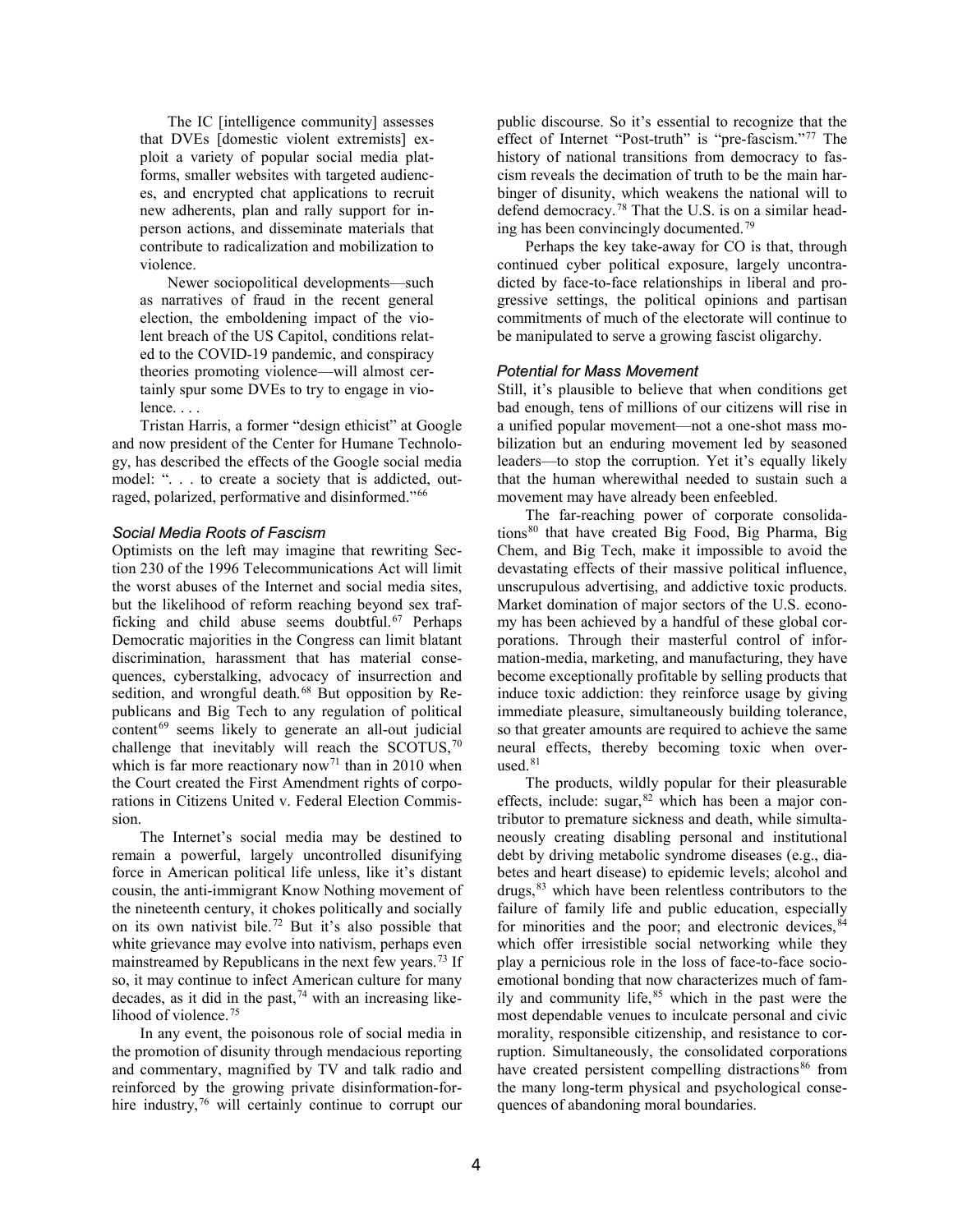The upshot is that on virtually any measure of sickness and death, the U.S. tops the list of industrialized nations. "More than one-quarter of U.S. adults report they have ever been diagnosed with two or more chronic conditions such as asthma, diabetes, heart dis-ease, or hypertension during their lifetime. . . , "[87](#page-16-6) which, considering the demands on family members and the costs to them of paid caregivers, substantially limits our potential for mass political activism.<sup>[88](#page-16-7)</sup>

#### *No-Show Community Organizing*

Despite widespread dispiritedness and demoralization from physical maladies, the movement of base-building CO has been remarkably unresponsive to the morbidity and mortality resulting from Big Food's policies and products. While CO projects have mounted countless campaigns against local gangs, illicit drugs, failing schools, inadequate housing, poverty wages, and every other kind of oppression and injustice, they have remained unmoved by the diet-driven epidemic of sickness and death in the communities in which they're organizing, as if it could be ignored without affecting citizen-participation in their own campaigns. Surely, if CO doesn't take on the battles that ensure the health of our citizens, allowing them to devote themselves to more than physical survival, why should we expect that they will fight to save democracy?

The CO movement, divided by proud, independent, competing federations, has little or no hope of winning a campaign to reform the worst abuses of Big Food. Yet the most pernicious effect of remaining unresponsive to the mass sickness and death is the commonplace view that CO doesn't address vulnerability to *integratedinstitutional* oppression and injustice, when all the elements of a consolidated institutional sphere coordinate to fulfill a shared mission. For instance, we can see that the vertical and horizontal integration of Big Food unified in lobbying, farming, processing, distribution, advertising, retail sales, and development of future product profit-centers—silently suffocates hope and faith in opposition social action for the commonweal.

It's no surprise, then, that the CO movement doesn't combat the epidemic of diabetes by fighting to remove the thousands of sugar-spiked products from supermarket shelves. The CO of our era has reinforced the belief that the circumstances of the "ordinary" citizen make it unthinkable that this kind of *institutional* powerlessness can be overcome. The lesson learned is that, while it's possible to reform a law, policy, or practice by the costly ad hoc organizing and mobilizing of a smattering of citizens, the citizenry at large has no meaningful influence in the gigantic public and private institutions that monopolize and abuse power.

#### *Hope Springs Eternal or Infernal*

Maybe, then, as some believe, our national salvation

hinges on the likes of President Biden's New Deal-style initiative, which appears to be an historic force for the commonweal. Biden began with a one-of-a-kind \$1.9 trillion down payment, the American Rescue Plan, aimed at the coronavirus. He has followed up with a \$3.5 trillion infrastructure bill, and the \$1.8 trillion American Families Plan; and he supports other progressive proposals, such as the For the People Act, immigration reform, gun-control legislation, a minimumwage increase, DC statehood, and the Protecting the Right to Organize (PRO) Act.

The elements of Biden's initiative add up to comprehensive infrastructural revivification. The proposals reflect awareness that the crisis of American culture and society calls for reviving not only our physical infrastructure, but our social and moral-spiritual infrastructure as well. On the social side, the size of proposed appropriations for research and training, home-based care for the elderly and disabled, Civilian Climate Corps, and the American Families Plan, evinces a commitment far beyond remediating physical decay. Biden's dedication to moral-spiritual infrastructure began with uncommon rhetoric during his presidential campaign, which emphasized our common interests and values as Americans, that we have much more that unifies us than divides us, and that we all have a stake in overcoming racial inequity, poverty, and voter suppression. The signature theme of his campaign was the restoration of American ideals in the face of renewed racism, nativism, and anti-Semitism. Biden didn't shrink from proclaiming that the soul of the nation hangs in the balance.<sup>[89](#page-16-8)</sup>

We can't calculate the effects of the opposition to Biden's proposals, or know how well the legislation, if passed, will spread timely benefits, or how many administrative hurdles will arise in newly created programs. We might reasonably suppose that the success of the Biden initiative may come down to the size and substance of the proposed legislation, the extent of popular and Congressional support, the timing of implementation, the competency of benefit-delivery, and the practical effects of the benefits in the lives of the people.

It's possible that Biden's proposals will ultimately produce outcomes comparable to Roosevelt's New Deal.<sup>[90](#page-16-9)</sup> In effect, that comprehensive infrastructure spending within a compelling timeframe, carefully targeted to create millions of new green jobs, to reduce unemployment to historic lows, to jump-start capitalist innovation and new markets, to reinvigorate family and community life, and to unify the citizenry in the belief that government can play a productive role in the wellbeing of the nation, stimulating an economic boom that all this will derail for decades the reactionary nationalist populism that energizes the momentum toward fascist oligarchy. It may entomb cultural Trumpism,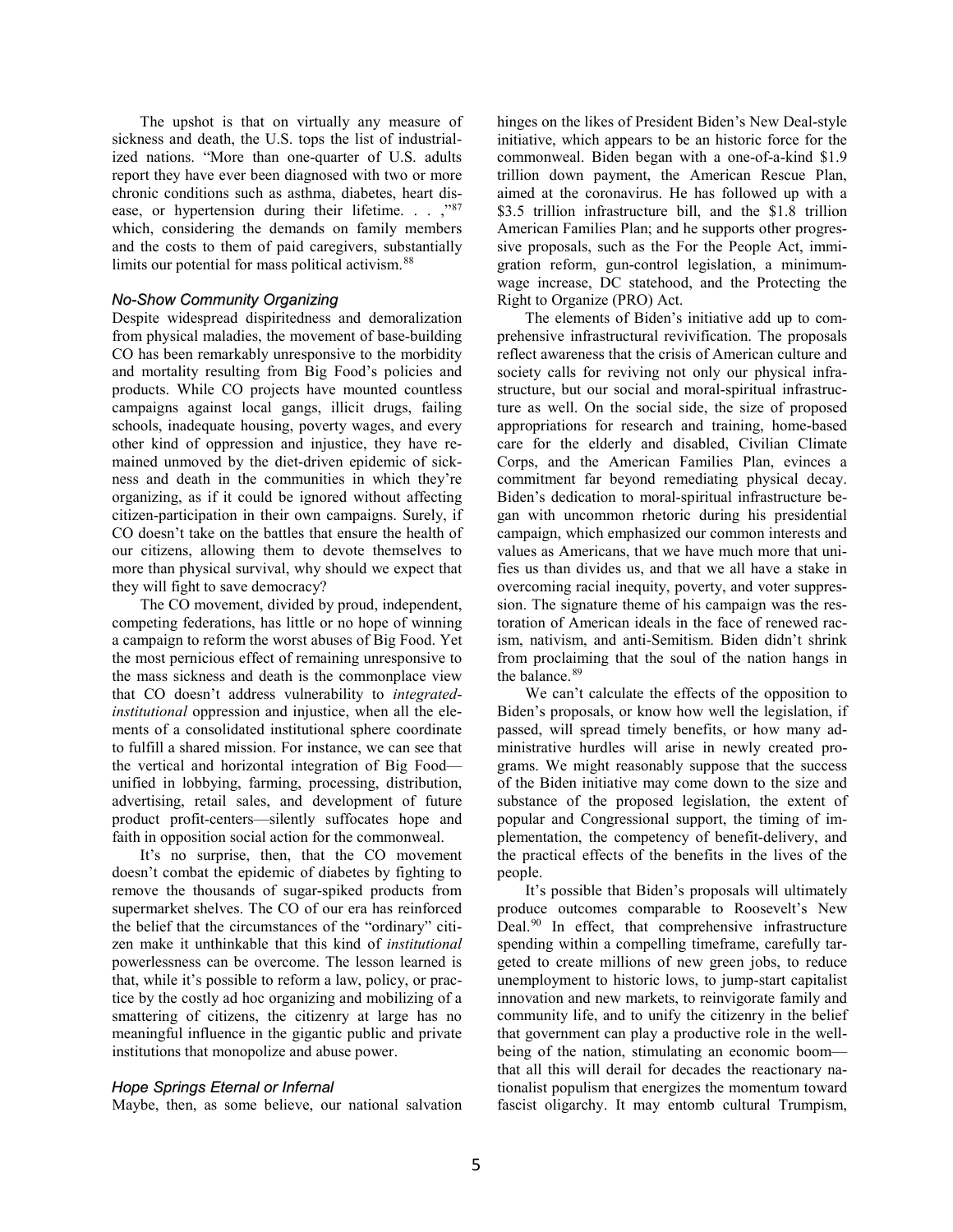refashion the Republican Party, and incentivize a strategic retreat of the billionaires. Whereas Roosevelt's success deflated the far-left of that era, Biden's success may deflate the far-right.

But it's also possible that in relation to the vulnerability of our democracy, Biden's initiative may be for naught. The denouement of the Big Lie, that the 2020 election was "stolen" from Trump, resembles the debunking of the Obama "birther" conspiracy: both claims have served as hooks on which to hang one's reactionary MAGA hat; yet delegitimizing them has not quenched one iota of vehement white grievance, which is driven by resentment and the fear of racial, cultural, economic, and political disempowerment. [91](#page-16-10) Professor Johanna Ray Vollhardt describes ". . . the psychology of grievance or imagined victimhood among dominant group members, who are driven by a sense of status loss and entitlement as well as resentment of minority groups that are viewed as a threat."[92](#page-16-11)

As Robert Jones, CEO and Founder of the Public Religion Research Institute, has observed, the ". . . sense of ownership of America just runs so deep in white evangelical circles [feeding the legitimacy and energy of white grievance and nativism],"[93](#page-16-12) to which Michelle Goldberg adds, "The feeling that it's slipping away has created an atmosphere of rage, resentment and paranoia."[94](#page-17-0) Each day it grows more acute and receptive to conspiracy theories, as the makeup of America's celebrated racial, ethnic, and cultural demography becomes more diverse and assertive. [95](#page-17-1)

Considered in all its ramifications, including the potential for violence, [96](#page-17-2) carried out in the desire to restore what is believed to be the rightful moral order,  $97$ the potency and longevity of white grievance can hardly be exaggerated.<sup>[98](#page-17-4)</sup> Many of the aggrieved still carry the flag of the secessionist Confederacy, [99](#page-17-5) and they may yet take the country to a very dark place of disunity, one which few of us can imagine but which the National Security Council has contemplated with foreboding.<sup>[100](#page-17-6)</sup>

If the optimism regarding the restorative effects of Biden's comprehensive initiative turns out to have been unjustified, we will continue to be confronted by the fact that the CO *movement* has been AWOL from the struggle to save our democracy.

#### FASCIST OLIGARCHS' PLAYBOOK

The precondition that has allowed the transition of our democratic republic to a fascist oligarchic empire (FOE) has been the powerlessness of the demos, the political infirmity of the so-called common people of this democracy. It has happened with the acquiescence if not active cooperation of both Republican and Democratic administrations, [101](#page-17-7) which oppose more direct forms of democracy as limitations on their partisan power. [102](#page-17-8) At the partisan extremes, the radical left

would prefer a state with only their one political party, to be rid of the right altogether; the reactionary right would prefer a state entirely without parties, to allow themselves complete authoritarian command of state power. Both malign dreams have the not-so-incidental effect of entirely disempowering the demos.

During the transition to fascist oligarchy, the ideal of commonweal has disappeared from our national consciousness; it no longer defines the well-spring of our representative governments, since they have ceased to be *our* governments. Those of us committed to serve the commonweal have been steamrolled politically and economically by the bloated power of reactionary ideology and interests, the naked oligarchic fascism that now reigns at the expense of the commonweal in nearly half of the country. As Michael Gerson, a Republican evangelical no less, has reckoned, "The 45th president and a significant proportion of his supporters have embraced American fascism."[103](#page-17-9)

It may nevertheless seem impossible that in the next few years, perhaps in a decade or two at most, while we will secure progressive legislation, a reactionary institutional take-over will follow. [104](#page-17-10) But, given the trends noted above, even a cursory reading of history reveals the potential for that outcome. That is, ". . . even if you have glistening infrastructure in a fascist state, you are still in a fascist state."[105](#page-18-0) The primer on the subject is historian Timothy Snyder's *On Tyranny: Twenty Lessons from the Twentieth Century*. We urge organizers to read his history of the road to tyranny and to recalibrate their estimates of the existential threat to our democracy. Those still in doubt should also read the recent five-alarm-fire statement of 200 scholars of de-mocracy.<sup>[106](#page-18-1)</sup>

#### *Fascist Oligarchic Takeover*

While many may regard the threat we face as sui generis, the failure of modern democracies is so common as to be considered virtually inevitable. As Snyder notes, "The bad news is that the history of modern democracy is also one of decline and fall." $10^{7}$ 

It's easy to see the parallels between the political developments in this country and the fascist-oligarchic takeovers of other democracies.<sup>[108](#page-18-3)</sup> We should recognize the fascist playbook: the brazen appeals to nativism and white grievance that revel in the power of will over reason and the denial of objective truth in favor of preposterous lies, [109](#page-18-4) repeated ad nauseum by elected of- $ficeholders<sup>110</sup>$  $ficeholders<sup>110</sup>$  $ficeholders<sup>110</sup>$  who claim to be patriotic champions of the people.[111](#page-18-6) Unsurprisingly, the Republican drive to pass history-denying "memory laws" in their authoritarian pursuit—pandering to white grievance by denying our racial history and the legitimacy of Critical Race Theory,  $112$  in effect to ". . . protect the legacy of rac- $\lim^{y_1 113}$  $\lim^{y_1 113}$  $\lim^{y_1 113}$  (which reinforces voter suppression)—has its antecedents in Russia and other totalitarian regimes. [114](#page-18-9)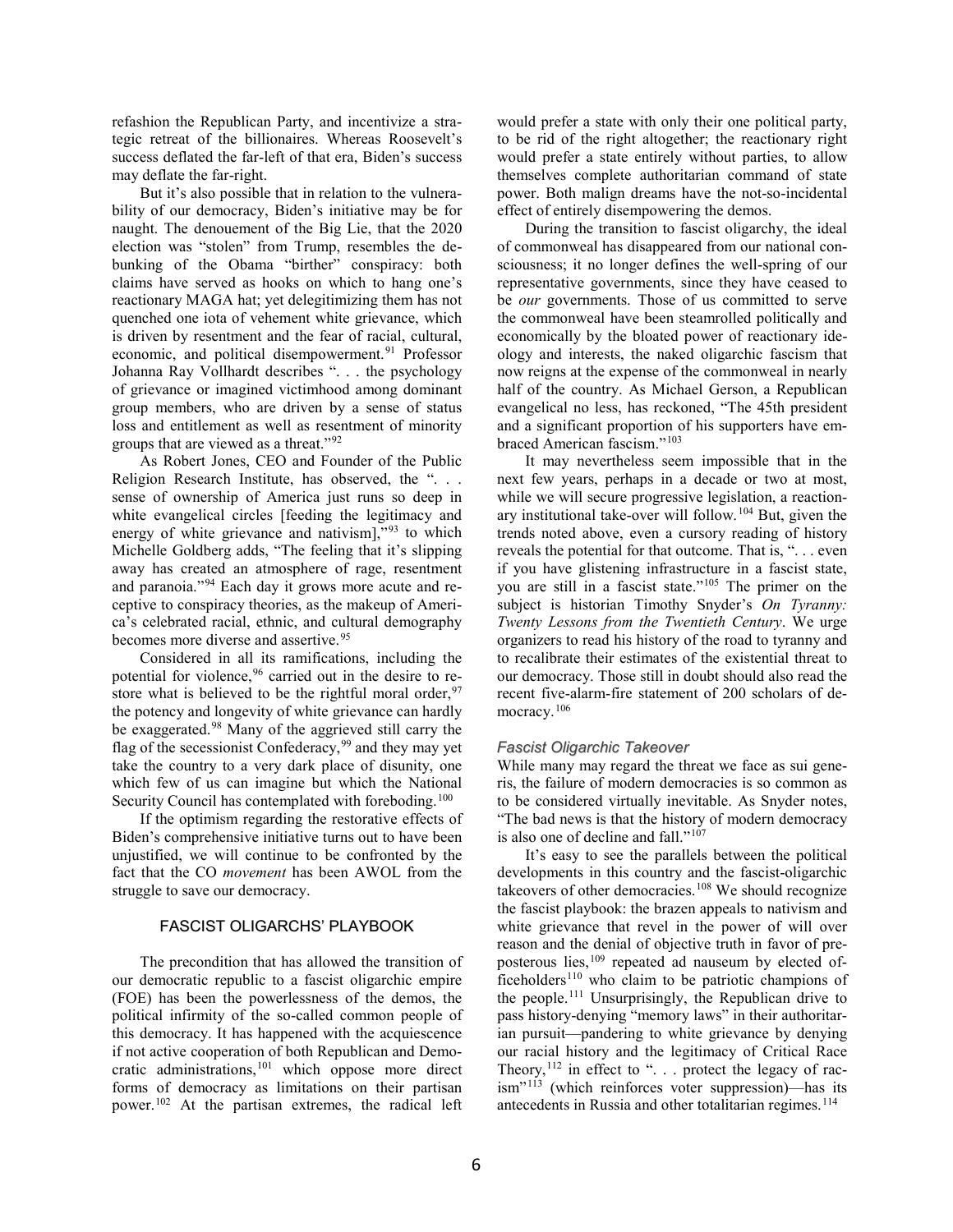We have reliable studies of would-be authoritarians openly declaring their intentions to use democratic institutions to gain the powers that enable them to destroy those institutions.<sup>[115](#page-18-10)</sup> "The mistake is to assume that rulers who came to power through institutions cannot change or destroy those very institutions—even when they have announced their intention to do so."<sup>[116](#page-18-11)</sup>

The attack on the foundational institutions of American democracy cannot be fully grasped without knowing that it has been produced and directed by a brotherhood of billionaires. [117](#page-18-12) They have financially sponsored and ideologically inflamed a vast army of politicized and corporatized sycophants and hirelings, who have numerous triumphs to their discredit:  $118$ 

- They have destroyed the vision and path of public education as the backbone of informed and respon-sible citizenship.<sup>[119](#page-19-1)</sup>
- They have transformed the judiciary, so that it is extensively monetized, largely serving as a tool of the wealthy; racialized, meting out blatantly biased verdicts against organized minorities; $120$  and economized, routinely denying justice to the impoverished.
- As already noted, they have vandalized the universal franchise with every conceivable stratagem, most not even thinly disguised, to both suppress and override the votes of minorities, students, exconvicts, and the poor.
- They have corrupted a significant proportion of state and federal legislators, both Democratic and Republican, with unaccountable financial contributions and the promise of future position, possessions, privileges, and power as their reward for supporting reactionary legislation, especially the economic variety, that betrays the commonweal.
- They have transformed the fourth estate into a cacophony of ideological fact-bashing that leaves the citizenry distrustful of the media<sup>[121](#page-19-3)</sup> and highly polarized or disgusted to the point of chronic disinterest in public affairs, with much of the mainstream media barely recognizable, having become purveyors of this-one-said, that-one-said fake journalism and the worst neoliberal policies.<sup>[122](#page-19-4)</sup>

Their transformation of the SCOTUS to a 6-to-3 conservative majority will enable the Court to accelerate the transition to fascist oligarchy by upholding voter suppression and partisan election administration—in effect, endorsing election subversion<sup>[123](#page-19-5)</sup>—legislated by the states.<sup>[124](#page-19-6)</sup> The rush by Republican state legislatures to enact such legislation, likely to be appealed soon, will demonstrate the extent to which the reactionary inclined justices show themselves willing to pervert the doctrine of states' rights in the guise of "electoral integrity." We have had a preview of the Court's coming decisions in Brnovich v. Democratic National Committee, [125](#page-19-7) in which the majority ruled that Arizona's ignor-

ing some requirements of the Voting Rights Act of 1965, specifically by implementing restrictive new voting rules that disproportionately impact nonwhite voters, ". . . was justified . . . to preserve the integrity of election results."[126](#page-19-8)

# *Cynicism of Fascist Oligarchs*

As we assess the take-down of our democracy, do we imagine that Republicans, who have opposed almost every means to suppress the pandemic,  $127$  did not make the connection between the disproportionate COVID-19 deaths of African American and Latin American voters and the improvement of their own electoral prospects? The pandemic may have appeared ideal to them, because considered casually it may be thought to produce the same effect as their voter suppression tactics—more control of the "public powers"<sup>[128](#page-19-10)</sup> of all three branches of government. This would be consistent with the recent history in which Republicans have promoted poli-cies that caused thousands of deaths<sup>[129](#page-19-11)</sup> to enrich and empower themselves. Their callousness has been visible more times than we want to recall, so we may fairly suppose that privately they have been delighted in the belief the pandemic disproportionately kills liberal-voting minorities.<sup>[130](#page-20-0)</sup>

But, ironically, since Trump operatives initially thought the pandemic would mostly affect big cities, especially in states with Democratic-voting majorities, they positioned themselves as doubters of the vaccines and vaccinations. [131](#page-20-1) That political calculation became baked into the Trump loyalty test, still promoted by the acolytes of the former president. [132](#page-20-2) It was exampled recently by the grotesque behavior of attendees at the July 10, 2021 CPAC get-together, when they cheered the news that fewer Americans are getting vaccinated than public health officials had projected. Captivated by Trump's lies and threats, they have become boosters of the right-wing anti-vaccination campaign that disproportionately increases coronavirus among their own Republican voters, who have refused vaccination in record numbers. [133](#page-20-3) Schadenfreude might be a temptation were it not for the predictable surge in needless suffering and death we expect in the coming weeks and months. This kind of Trump-modeled indifference to human pain and loss of life has been aptly described as "necropolitics."<sup>[134](#page-20-4)</sup>

We may also suppose the Trump minions wax enthusiastic knowing that in the past year, the pandemic has been a \$360 billion bonanza for the richest nine of them.[135](#page-20-5) Yet, despite widespread publicizing of this eye-catching news, it's doubtful most Americans imagine that a ruling class of oligarchs regards the pandemic as their generation's opportunity to transform our electoral democracy into the *Fascist Oligarchic Empire of the United States of America* (FOE of the USA) with themselves as its leaders.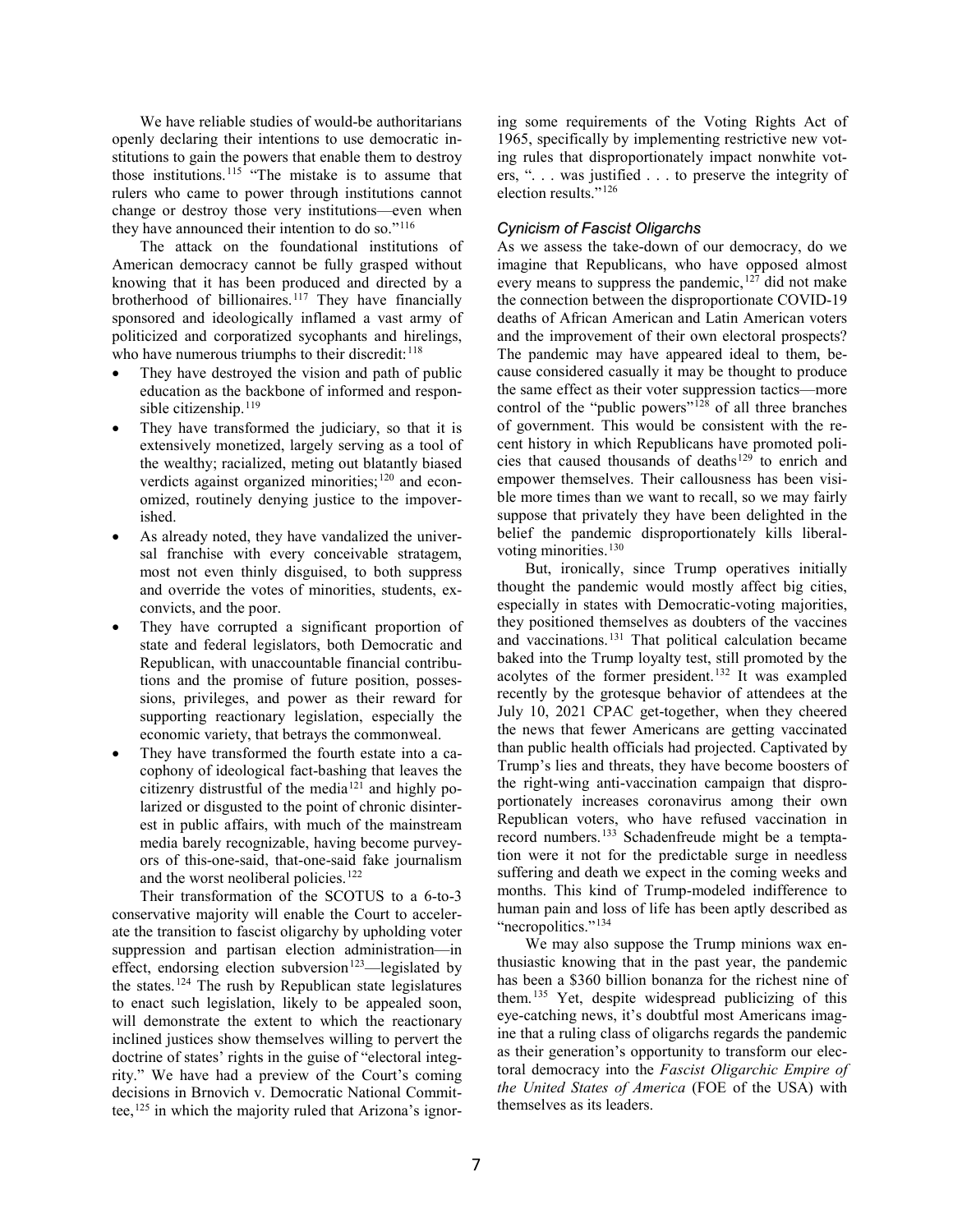Like other moguls, they may not hesitate to bring on an era of darkness. [136](#page-20-6) They have reason to believe that as their wealth and power grow, so too will the quality of their health care,  $137$  the luxury of their homes, automobiles, and yachts, the value of the education received by their children,<sup>[138](#page-20-8)</sup> the acumen and ethical indifference of their lawyers, and their favorable treatment by leaders, courts, and legislatures wherever they settle. They can choose to live on the Riviera or in Switzerland, Paris, London, Tokyo, or Hong Kong. To see the potential outcomes of their evil, we need only look to the Syrian and North Korean regimes, which have ordered the physical devastation of entire cities, unconscionable denial of human rights, secret detention without trial, and mass murder.

If it seems wildly improbable that Republicans would promote the disintegration of the nation's physical health and infrastructure, consider that *every* Republican in Congress opposed Biden's coronavirus legislation and they oppose his planned infrastructure spending to create green jobs, fix VA hospitals, and remove lead water pipes from schools.<sup>[139](#page-20-9)</sup>

Magnifying these circumstances that threaten our democracy, the toxic addictions noted above entail vulnerability of the citizenry to political and economic tyranny. It's the modern version of Rome's appeasing the plebeians with "bread and circuses." But now alcohol, recreational drugs, prescription anti-depressants, pornography, food-obsession, big-league sports, and endless cyber-based entertainment divert the attention of the people, not only from the enervation of their democratic institutions, but from their personal disempowerment, sickness and death.

It seems reasonable to conclude that, given the totality of these circumstances, the constituent organizations, alliances, and federations of the CO movement, as now divided, will *not* unite and respond as one to the FOE of the USA. It also seems likely that the organizing model of the last half-century, unreconstructed, will *not* meet the challenge but will instead fail tragically in the coming decades. If that's true, we may reasonably expect that CO, as we have known it, will continue to marginally improve the lives of all those it touches; but we should not be surprised if it has no discernible effect on the downfall of American democracy.

### THE LEGACY TREASURE OF COMMUNITY ORGANIZING

Do organizers in our base-building tradition community, faith-based, and labor—now have an unprecedented calling? Do we who have built grassroots organizations by recruiting members one-by-one, faceto-face, now have a previously unimagined mission? Is our potential contribution in the present crisis something more than what will ease the pain of the people as they encounter the coming catastrophic loss of democracy? If so, then surely our mission calls for more than our theoretical knowledge, methodological know-how, and power-building tactics. Because those characteristics are not our professional job requirements alone.

#### *Restoring Faith and Hope*

If we are called to do more, the priority must be to undo the people's loss of faith and hope, which they will need to respond to the historic threat.

What we profess to the people can puncture the cyber-reality, that the world in which they live is a maelstrom, that they can only briefly avoid its cruelty; that there is no effective remedy, because the political condition of life is to be unvalued and vulnerable; and that it's only sensible to "take care of number one" and "do unto others before they do unto you."

Our calling now ought to be obvious, because our one-to-ones with people in their neighborhoods, their faith communities, and their workplaces constitute the most powerful antidote to the alienation and anomie of the Internet culture that props up oligarchic fascism. The prospect of restored democracy can be achieved when each citizen comes to have faith and hope that the threat can be crushed. It begins with their individual faith and hope, because without it they lack the confidence to take on their obligations as citizens.

It takes faith and hope to accept that our rights as citizens come with the duty to defend them and to pass them on to the next generation. We take it as unassailable wisdom that there is no legitimate right without duty. Faith and hope hearten us to fulfill our duties and thus meet our obligations as citizens: to support and defend the [Constitution,](https://www.thoughtco.com/us-constitution-fast-facts-105425) to serve the country when our government calls, including taking up arms, performing non-combat military service, and carrying out "work of national importance under civilian direction when required by the law"; to support causes and political campaigns; to obey federal, state, and local laws; to respect the rights, beliefs, and opinions of others; to participate in one's local community; to stay informed on issues that affect one's community and country; and to pay taxes honestly and on time.<sup>[140](#page-20-10)</sup> And certainly, our obligations as citizens must include active opposition to the fascist oligarchy threatening our democracy.

Community organizers can fortify the effects of those obligations by strengthening the faith and hope of the people, which happens when we connect them with others in reenergized citizenhood and true fellowship. As base-building organizers, we have the means to counteract the cyber-dreck of the Internet and SNS. When we're present in response to the suffering and struggles of the people, we create an opening to revive their belief in the possibility of breaking free from poverty, oppression, and injustice.

When we look at the uplifting history of dedicated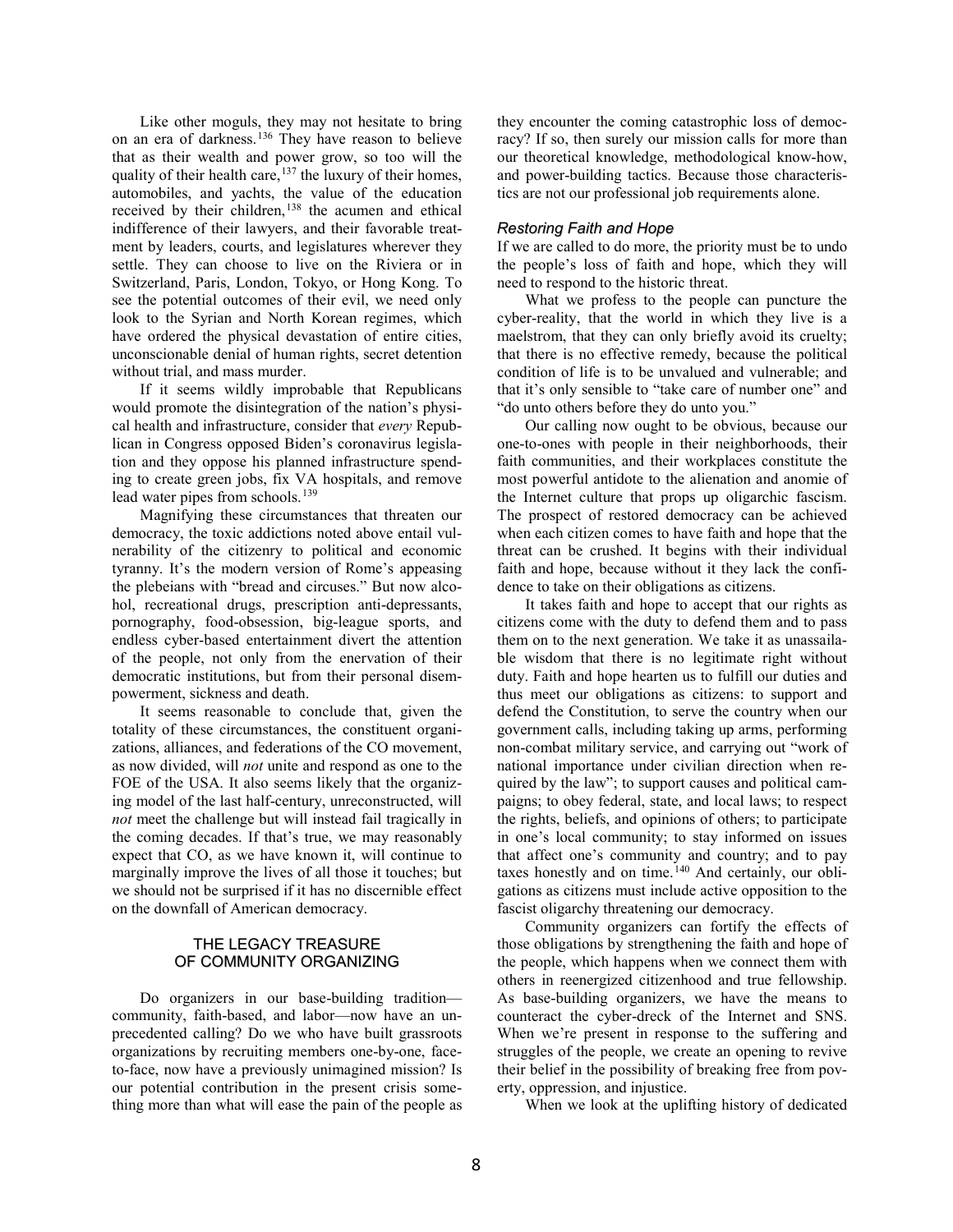organizers, we're inspired by the faith and hope that they, grinding away day after day, decade after decade, raised in thousands. Those who found their raison d'être in organizing, whatever the challenges and conditions of the job, refused to abandon their version of a moral vision of democracy, one that demands the unending pursuit of righteousness, truth, justice, freedom, peace, and compassion.

For those of us who cling to that vision, how do we understand our faith and hope, what we want to pass on to others? Faith need not be of any religious variety, although of course it may be strengthened by religion. Our faith amounts to *an irrepressible belief in the possibility of creating ever greater goodness among humankind*, *for which we use up the days and decades of our lives*. When we allow our faith to enrich our lives, its realization in our action is the most important source of our hopefulness. Every act for the good that we experience through our own initiative gives us greater hope that more goodness will emerge in the world. When we engage others to act for the good, challenging those who are not, we reinforce their hopefulness and our own. All this we pass on to those who have lost their faith and hope, which is the legacy treasure of our community organizing.

It's our privilege and honor to bring faith and hope to the powerless, many of whom languish in despair. We can help them to empower their citizenhood, to truly believe in and trust their God, themselves, and one another. Perhaps that's why they have trusted us in the past, risked so much in reliance on our faith and hope in a universal moral vision of a far better world than the one we know now. This is our legacy to the communities that took us in although we were strangers, and our endowment to the organizers who come after us and possess that faith and hope. It's the distinction of our profession, which allows to us to share the sorrows and fears, the joys and laughter of the people; but it's a distinction that comes with unending demands, which ask much of us.

#### *CO Faith and Hope in the Future*

It now asks, what's to become of the CO treasure of faith and hope? Shall we leave it inert as an historical remembrance, that we passed this way in these times but were bereft of vision and valor at some of the very darkest moments in the history of our country? That we only knew how to do what we had always done, boxed in by boxes of our own making? That we were too proud or proprietary to join forces to fight for this democracy, deciding instead to forsake our faith and hope and all those who might yet rely on it?

Are we to remain fixated on unjust and oppressive policies and practices while the fabric of our democratic institutions is commandeered by fascist oligarchs, who will inevitably end any democratic policy or practice obstacle to their own enrichment and empowerment?

If instead, however, we choose a more promising future, how shall we begin to respond to the slowmotion collapse of the nation's democratic institutions?

We must first acknowledge the prevailing strategic situation: the fascist oligarchs play a long game. Unlike CO's two- to five-year campaign and funding cycles, they build on multi-generation objectives—how long they can continue extracting energy from the earth, how long they can dominate the appellate courts and the SCOTUS, how long they can hold majorities in state legislatures, how long they can delay environmental protections, etc. Over decades they make thousands of investments to achieve those ends, so they won't be defeated by our poorly funded, conspicuously short game. The oligarchs are convinced they can outlast the idealists in any conflict—and they're usually right. So our persistence, our staying power, best ensures eventual victory.

Surely, countervailing the oncoming menace demands a visionary strategy for the empowerment of the demos, one that enables the people to rise together, en masse against the betrayal of the nation by those who raise themselves up in that treachery. Surely, the threat requires that our citizens begin to exercise their power not only through representatives but directly, according to their collective wisdom, knowledge, and experience. Surely, they must hold accountable all other exercise of power by representatives who belittle their power and seek to make them pawns of a fascist oligarchy.

If we fail to ally ourselves to that cause, then whatever treasure we leave to the people may eventually be reported like many ancient chronicles of defeat. Thankfully, it may only faintly convey to future generations that our response to the impending death of American democracy was measly.

## NULLIFYING THE "FOE OF THE USA"

The alternative requires us to admit that it's existentially dangerous to delay the development of a unified, strategic CO response to the growth of the fascist oligarchy, because the window of opportunity to respond will not stay open indefinitely. If we fail to begin now, our eventual response may be doomed to be sadly symbolic and hopelessly rear-guard.

Future success demands recognition that we have entered the first century of the FOE of the USA. It is no longer simply a theoretical possibility. No untainted *institutional* force remains to counteract the billionaire brotherhood's continued strengthening of their fascist oligarchy. We should no longer expect the money-corrupted Congress<sup>[141](#page-20-11)</sup> or the power-grasping Presiden- $cy<sup>142</sup>$  $cy<sup>142</sup>$  $cy<sup>142</sup>$  to structurally undo the economic inequality that powers the evil.<sup>[143](#page-20-13)</sup> The best we have any reason to anticipate is progressive legislation from time to time.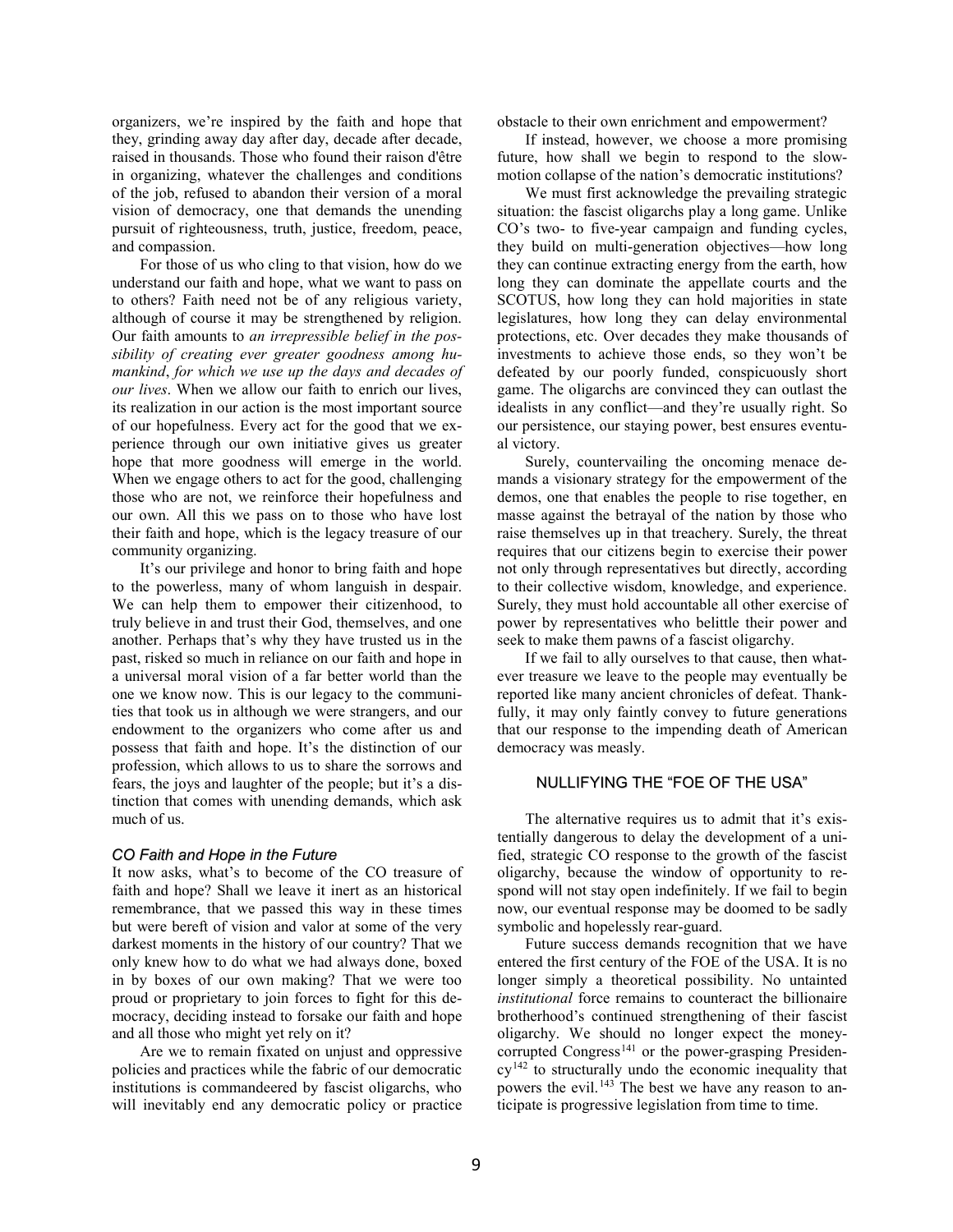The demoralizing aspect of the transfiguration from electoral democracy to fascist oligarchy, chewing up the faith and hope of the nation as it goes, persists in the judicial endorsement and the bipartisan legislative and executive buy-in that has made it all possible if not inevitable.

#### *Base-Building Strategic Vision*

Even so, it's not naïve to take courage, because we have inherited the outline of a promising strategic vision. Our era is similar in kind and needed response to what labor organizing faced in the last quarter of the nineteenth century. Then the robber barons of industrialization were hell-bent on imposing their version of oligarchic empire on the citizenry. They, too, were adept in the use of electoral-manipulation, company and government spies, police violence, kangaroo courts, mental and physical torture, and blatant political corruption.<sup>[144](#page-21-0)</sup>

What was labor's response in that era, when the SCOTUS and every branch of government marched in reactionary lockstep? Labor's multi-generation strategic vision was to build a base of face-to-face memberorganizations from the bottom up, which eventually were to wield institutional power nationally. The model was "union." The movement's power originated in countless "locals," established over a half-century, at the cost of face-to-face workplace organizing, which was not deterred by unrelenting oppression and physical violence.

They eventually unified nationally in an *institutionalized* structure that combined the might of the CIO industrial unions and the AFL craft unions, which was potentiated by the power-leverage of the strike. What they achieved after a half-century of intense struggle came to be called "social development" by academics, because it empowered and uplifted tens of millions of lives throughout the society.<sup>[145](#page-21-1)</sup>

Although we support the labor movement, especially if we have been union members or organizers, it's more than a stretch to imagine a revival of labor's heyday. We find it unimaginable that the empowerment of the demos can be achieved by a revitalized union movement,<sup>[146](#page-21-2)</sup> given the corporate options to reposition their political influence, manufacturing assets, and labor force from one country to another;<sup>[147](#page-21-3)</sup> especially when coupled with the anti-union bias of the growing number of authoritarian regimes overseas $148$  and conservative courts in the U.S.<sup>[149](#page-21-5)</sup> Union-based campaigns aimed to achieve accountability of global corporations and the federal government may be doomed before they're launched. They face the likelihood that the workers will be cut off at the knees with every conceivable tactic, legal and illegal,<sup>[150](#page-21-6)</sup> if they threaten corporate power and the oligarchs of the advancing FOE.<sup>[151](#page-21-7)</sup>

Efforts to strengthen the union movement appear likely to improve *distribution of income*, but not to ef-

fect a *downward redistribution of wealth* and the political power it generates. Democratic efforts to bolster union power, through the PRO Act,<sup>[152](#page-21-8)</sup> will test the movement's ability to *hold* its ground. [153](#page-21-9) Solid Republican opposition to the bill in the Senate undoubtedly indicates corporate unanimity to defeat the bill at all costs. We won't be surprised if the bill dies in the Senate, killed by a Republican filibuster, [154](#page-21-10) but we will celebrate if the Democrats end-run that obstacle.

# *Community Organizing's Banner*

Although, evidently, unions will not be the means, we believe that the threat to our democracy will only end when our democratic institutions are redirected by the demos: when the people at-large, mindful of their citizenship, reclaim their inalienable rights, roles, and resources; when they come together in-person to discuss and decide how to use the public powers, which in a democracy derive from them, to reshape the governance of their neighborhoods, their cities, their states, and their nation.

Every one of our citizens has a part to play. No one can represent their individuality, because no one can stand in for their love of their God, family, community, and nation. Representatives can't take their place when they join with others, since the essential foundation of their unity is built on the equal worth and dignity of each individual's humanity and citizenhood.

As Rabbi Samson Rafael Hirsch wrote more than a century ago:

The prince [government] derives his power and his functions, and the completion of his personality, from his people, and citizenship derives its purpose and its functions, and the perfection of its institutions, from the individuals who are the citizens. The community exists solely for the sake of its individual members, to provide a channel for concerted effort through which every individual can aspire to human perfection in the purest, fullest measure. The flowering of individual life is the sole basis and criterion for the life of the community. Only the individual can endow his community with a firm foundation and true meaning. [155](#page-21-11)

Steve Schmidt, the veteran Republican strategist, articulates a similar sentiment in the context of the present vulnerability of our democracy:

. . . democracies are the only system of government that has ever existed in the history of humanity that puts the individual human being on top of the power of the state. Every other system subordinates the dignity of the human being to the power of the state for the purposes of the state, often controlled by self-interested, corrupt minorities. This is the most profound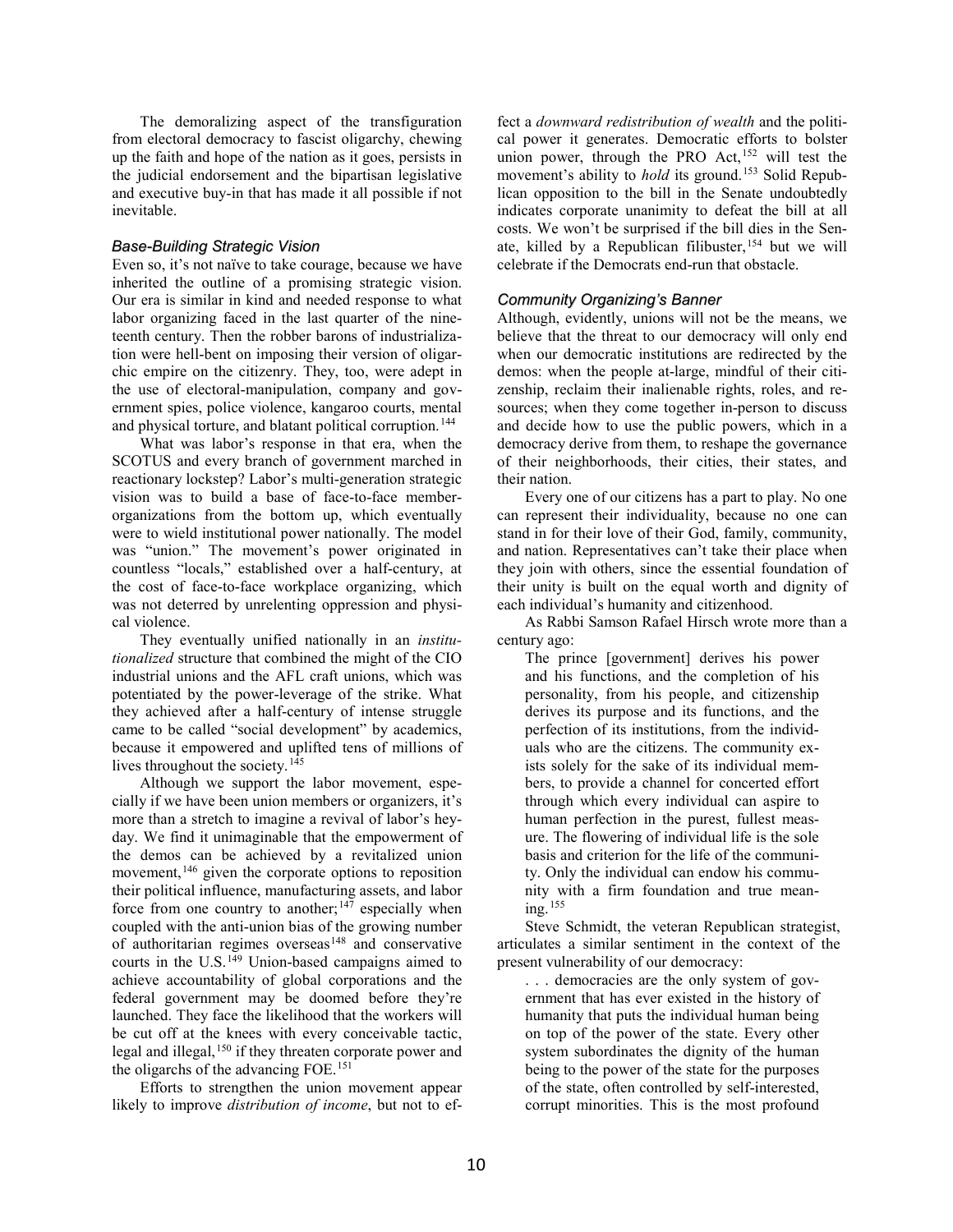moral issue you could possibly talk about on any given evening in this country, because it goes to the heart of the American idea. . . [.156](#page-21-12)

Necessarily, then, the banner of base-building CO must proclaim the right of every citizen to exercise public powers directly. It's ironic that we can begin to secure those powers not through some mass mobilization or legislative victory, but in one-to-ones in neighborhoods, faith communities, and workplaces.

The public powers become accessible by way of a self-fulfilling prophecy, because we uphold the promise of a future in which all those we reach, uplifted by faith and hope, see that it's within their reach as aroused citizens. As extravagant as it may sound, faith and hope can raise the poor from despair, lift the oppressed from resignation, and inspire the disillusioned to reclaim their democracy.

It is possible to countervail the corruption of representative government, if our citizens acquire the confidence to take direct control of the most accessible public powers, which must be at the heart of their *institutionalized* empowerment. The political miasma will end when we nullify fascist oligarchic power with public power exercised by the demos—not by partisan parties, themselves in hock to the oligarchs, not by mass demonstrations that momentarily engage the populace like shooting stars, and not by the short-term, selfinterest-dominated model of CO. [157](#page-21-13) Democratic forces must join together in a long struggle for *institutionalized* directly democratic control of public powers, the as-yet untapped power-leverage of the demos that will benchmark long overdue *structural* change.

#### *Directing Democracy from the Bottom Up*

 $\overline{a}$ 

A corresponding strategic vision must define a path to remake the governance of the cities, to secure directly democratic institutional power in the government jurisdictions in which most of our citizens live and work, and which have an ever-greater, pivotal role in the global economy, [158](#page-21-14) by the establishment throughout our metropolitan areas of popular assemblies with permanently vested public powers.

The assemblies would not replace other urban governments, but operate as powerful institutions in their own right, able to use their powers to hold accountable and negotiate with municipal, state and federal officials on provision of services, regulation of economic enter-prise, and political rule.<sup>[159](#page-21-15)</sup> As Pitkin and Shumer note, "Face to face democracy [is] the foundation—not a substitute—for representative institutions, federalism, and national democracy."[160](#page-22-0) By our combined efforts to build that foundation, CO can shape the *institutionalized* uprising, solidarity, and empowerment of the demos that will mark the beginning of the end of oligarchic fascism.

What we face may yet dwarf all our history of disunity and destructive outcomes, except for the Civil War. If it comes to pass, our choice may be to *exist* as consumer-ciphers of a fascist oligarchy or to *live* as activist-citizens of a vigorous democracy.

If we forego the struggle, the future of the United States may already be foretold in the histories of all the powerful nations that were defeated not by external forces but by their own internal corruption. Knowing as much, we might ask ourselves: In the modern histories of Argentina, Brazil, China, Germany, Hungary, India, Italy, the Philippines, Poland, Russia, Spain, Turkey, and other nations taken over or threatened now by fascist oligarchs, when, if at all, did the citizens recognize that, "If none of us is prepared to die [i.e., use up our lives in the cause] for freedom, then all of us will die under tyranny"?<sup>[161](#page-22-1)</sup> But the threat will begin to dissipate when we pledge our lives, our reputations, and our resources to the revitalization of the structure of our democracy by championing *public powers to the people*.

<span id="page-10-0"></span><sup>1</sup> This article has been updated since originally published as "Community Organizing's Legacy Treasure v. the "FOE of the USA": No-Show Forfeit or Fearless Faceoff" in *Social Policy*, 51(2):15-30 (Summer 2021), which did not include footnotes.

<span id="page-10-1"></span><sup>&</sup>lt;sup>2</sup> An ABC News/Ipsos Poll (April 30-May 1) showed that 64 percent of respondents were optimistic "... about the way things are going in this country." See "Americans optimistic about the direction of the country over the next twelve months," Ipsos (May 2, 2021) [https://www.ipsos.com/sites/default/files/ct/news/documents/2021- 05/Topline%20ABC\_Ipsos%20Poll%20May%202%202021.pdf].

<span id="page-10-2"></span><sup>3</sup> We are troubled because, "When politics becomes an identity-based struggle against depraved opponents—when ideals and policies matter less than dominating foes—government becomes dysfunctional." See Eli J. Finkel et al., "Political sectarianism in America," *Science*, 370(6516):533-536 (October 30, 2020), p. 536.

<span id="page-10-3"></span><sup>4</sup> We define "reactionary" as a quest to return to a time of dominant, unquestioned cultural white supremacy and rule by economic and political white oligarchy.

<span id="page-10-4"></span><sup>5</sup> See: States United Democracy Center, "A Democracy Crisis in the Making" (April 22, 2021)

<sup>[</sup>https://statesuniteddemocracy.org/wp-content/uploads/2021/04/FINAL-Democracy-Crisis-Report-April-21.pdf] and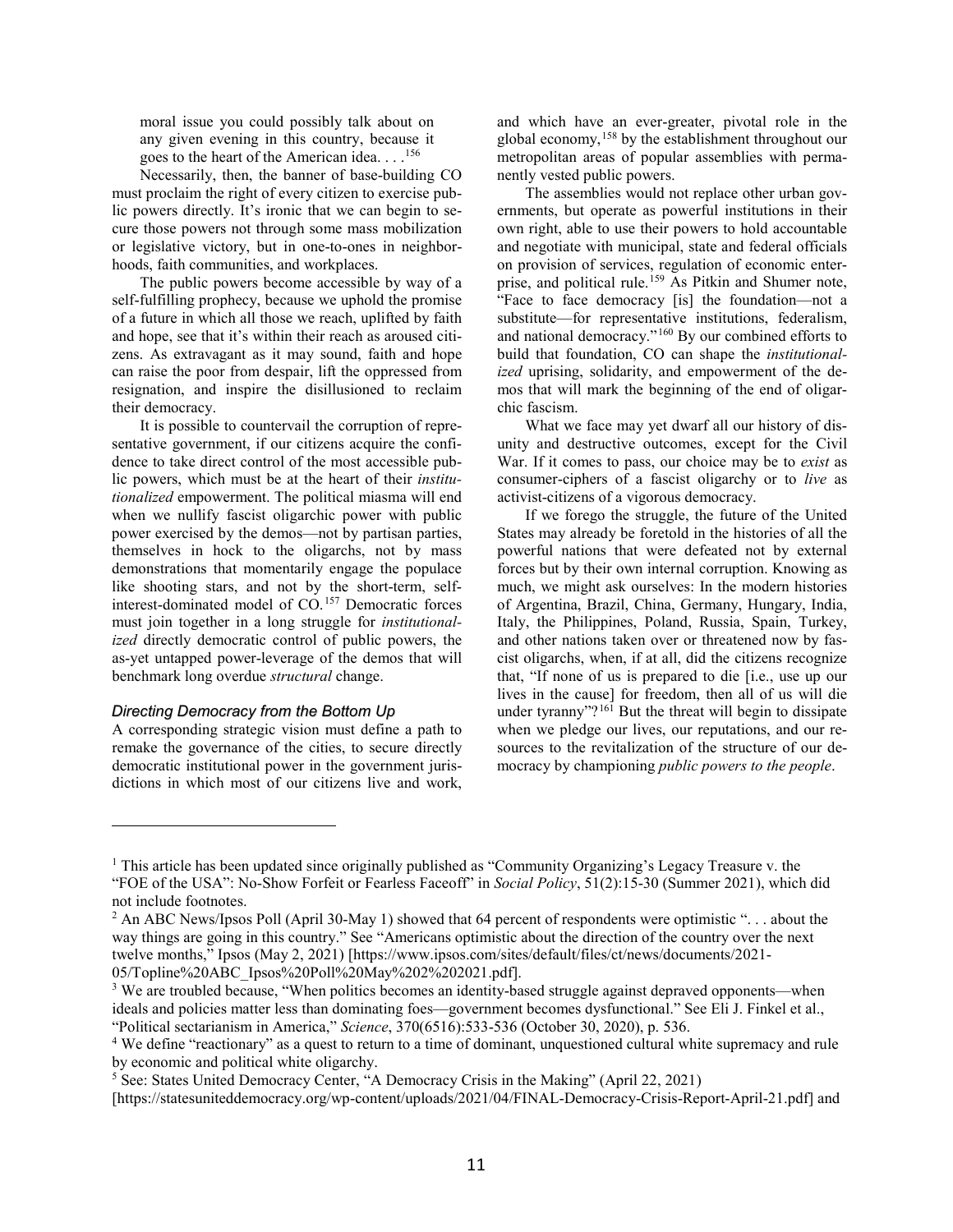"Democracy Crisis Report Update: New Data and Trends Show the Warning Signs Have Intensified in the Last Two Months" (June 10, 2021) [https://statesuniteddemocracy.org/wp-content/uploads/2021/06/Democracy-Crisis-Part-II\_June-10\_Final\_v7.pdf].

<span id="page-11-0"></span><sup>6</sup> See Gilda R. Daniels, "Voter Deception," *Indiana Law Review*, 43:343-387 (2010), p. 387. See also Linda So and Jason Szep, "U.S. election workers get little help from law enforcement as terror threats mount," Reuters (September 8, 2021) [https://www.reuters.com/investigates/special-report/usa-election-threats-law-enforcement/].

<span id="page-11-1"></span><sup>7</sup> See Larry Diamond, "Democratic regression in comparative perspective: scope, methods, and causes," *Democratization*, 28(1):22-42 (2021).

<span id="page-11-2"></span><sup>8</sup> Moreover, remaining largely unchallenged and free of opprobrium, but equally dangerous as the perpetrators of Trumpism, are ". . . those who knew or suspected what was being done, but turned away." See Colbert I. King, "Trump and his perpetrators and bystanders own a Republican party incompatible with democracy," *Washington Post* (May 7, 2021).

<span id="page-11-3"></span><sup>9</sup> See Moshe ben Asher, "Moral-Spiritual Infrastructure: Touchstone of Movement-Building Community Organizing," *Social Policy*, 50(4):55-64 (Winter 2020).

<span id="page-11-4"></span><sup>10</sup> See: Jackie Calmes, *Dissent: The Radicalization of the Republican Party and Its Capture of the Court* (New York, NY: Grand Central Publishing, 2021); Larry M. Bartels, "Ethnic antagonism erodes Republicans' commitment to democracy," *PNAS, Proceedings of the National Academy of Sciences of the United States of America*,

117(37):22752-22759 (September 15, 2020); and Norm Ornstein, "I've Witnessed the Decline of the Republican Party," *The Atlantic* (August 6, 2020).

<span id="page-11-5"></span><sup>11</sup> See: Jane Mayer, "The Big Money Behind the Big Lie, *New Yorker* (August 9, 2021); and Tom Dickenson, "How the GOP Became the Party of the Rich," *Rolling Stone* (November 24, 2011).

<span id="page-11-6"></span> $12$  This phenomenon becomes somewhat more comprehensible when explained by mimetic theory. See Nidesh Lawtoo, *(New) Fascism* (East Lansing, MI: Michigan State University Press, 2019).

<span id="page-11-7"></span><sup>13</sup> "Revived today in conditions of inequality as a politics of eternity, fascism serves oligarchs as a catalyst for transitions away from public discussion and towards political fiction; away from meaningful voting and towards fake democracy; away from the rule of law and towards personalist regimes." See Timothy Snyder, *The Road to Unfreedom* (New York, NY: Tim Duggan Books, Penguin Random House—Kindle edition, 2018), loc. 267.

<span id="page-11-8"></span><sup>14</sup> See Pippa Norris, "Electoral Integrity in the 2020 U.S. Elections," The Electoral Integrity Project at Harvard University (December 2020) [https:/www.hks.harvard.edu/publications/electoral-integrity-2020-us-elections].

<span id="page-11-9"></span><sup>15</sup> For research based on multivariate-analysis that corroborates "Economic-Elite Domination" of U.S. government policy, based on a national survey of opinion regarding proposed changes in government policy, see Martin Gillens and Benjamin I. Page, "Testing Theories of American Politics: Elites, Interest Groups, and Average Citizens," *Perspectives on Politics*, 12(3):564-581 (September 2014).

<span id="page-11-10"></span><sup>16</sup> See Ganesh Sitaraman, "Countering Nationalist Oligarchy," *Democracy*, 51 (Winter 2019)

[https://democracyjournal.org/magazine/51/countering-nationalist-oligarchy/].

<span id="page-11-11"></span><sup>17</sup> See Michael Silver [NKA: Moshe ben Asher], *The ISA Model of Community Organization and the Leadership Crisis of La Vecindad Unida/United Neighborhood-ISA* (University of California at Los Angeles: MSW thesis, June 1974), pp. 39-40 [http://www.gatherthepeople.org/Downloads/MbA\_MSW\_THESIS.pdf].

<span id="page-11-12"></span><sup>18</sup> See: Lilliana Mason et al., "Activating Animus: The Unique Social Roots of Trump Support," *American Political Science Review*, published online (June 30, 2021) [https://www.cambridge.org/core/journals/american-politicalscience-review/article/activating-animus-the-uniquely-social-roots-of-trump-

support/D96C71C353D065F62A3F19B504FA7577]; and Diana C. Mutz, "Status threat, not economic hardship, explains the 2016 presidential vote," *PNAS, Proceedings of the National Academy of Sciences of the United States of America*, 115(19):E4330-E4339 (May 8, 2018). Trump uses the political power inherent in stoking nativism and white grievance by agitating on immigration issues, a widely successful method. See Ian Shapiro, "Lecture 1: Introduction to Power and Politics in Today's World," Yale Courses (August 29, 2019)

[https://www.youtube.com/watch?v=BDqvzFY72mg/].

 $\overline{a}$ 

<span id="page-11-13"></span><sup>19</sup> See Jennifer Rubin, "The MAGA phenomenon has never been about economics," *Washington Post* (March 5, 2021).

<span id="page-11-14"></span> $20$  Recent GOP initiatives include state legislative takeovers of voting administration to declare winners in elections they lost at the ballot box. See Anthony Izaguirre, "GOP seeks control in local elections," *Los Angeles Times* (March 29, 2021).

<span id="page-11-15"></span><sup>21</sup> See Michael Beckel, "Outsized Influence," Issue One (n.d., April 2021) [https://www.issueone.org/wpcontent/uploads/2021/04/Issue-One-Outsized-Influence-Report-final.pdf]. As the subheading of the report makes clear, "12 ["overwhelmingly white"] political megadonors are responsible for \$1 of every \$13 in federal elections since *Citizens United* and 24% of all giving from the top 100 ZIP codes—a total of \$3.4 billion."

<span id="page-11-16"></span><sup>22</sup> Jaehee Choi and James K. Galbraith, "The Politics of American Inequality," *Intereconomics*, 55(1):63-64 (2020).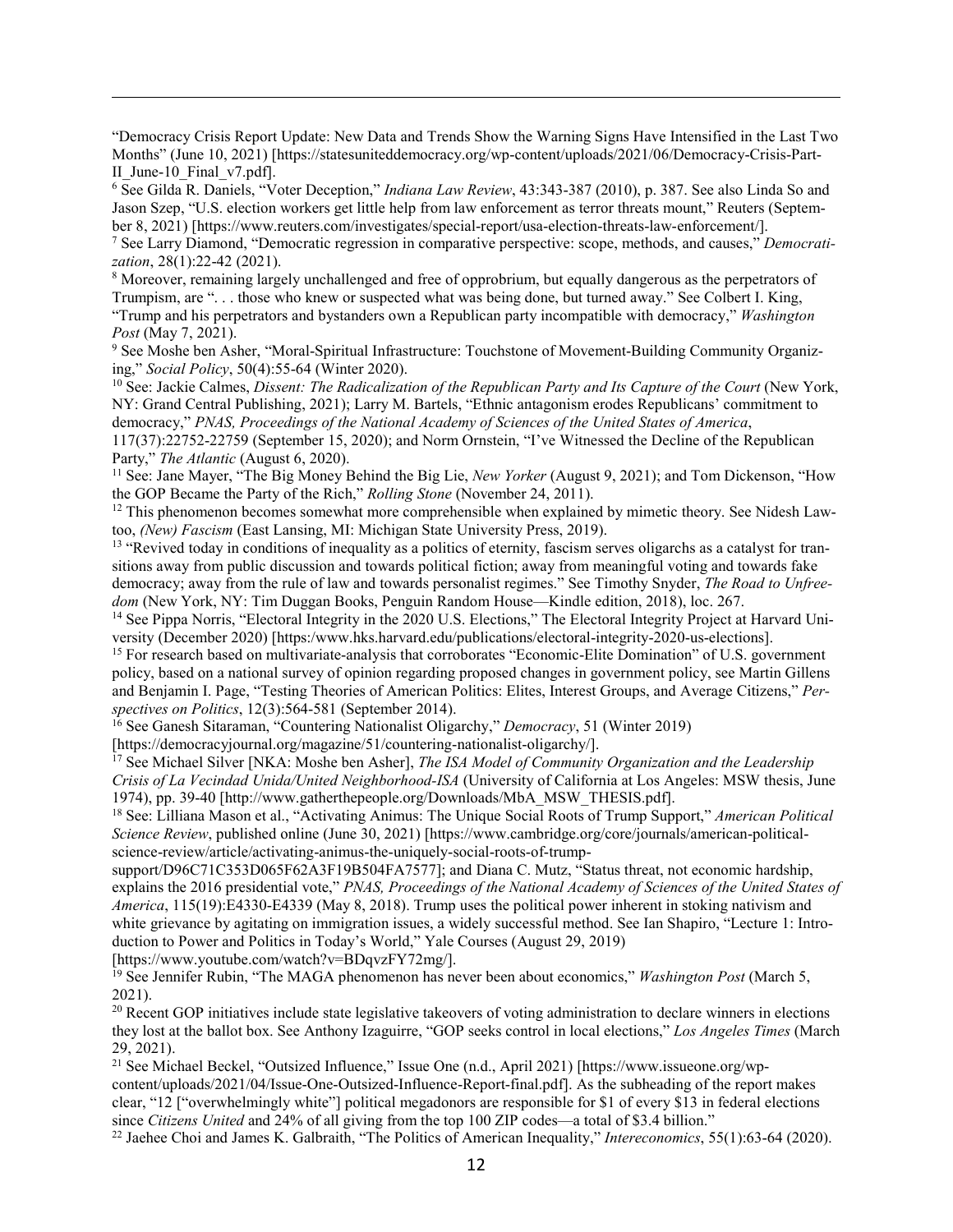<span id="page-12-0"></span><sup>23</sup> Some of the dynamics are explored in Adam Bonica et al., "Why Hasn't Democracy Slowed Rising Inequality?" *Journal of Economic Perspectives*, 27(3):103-124 (Summer 2013), pp. 111-113.

<span id="page-12-1"></span><sup>24</sup> See: Darrell M. West, "Why Politically Active Billionaires Threaten the Health of Democracy," Scholars Strategy Network (June 24, 2014) [https://scholars.org/contribution/why-politically-active-billionaires-threaten-healthdemocracy]; and Kristin A. Goss, "Policy Plutocrats: How America's Wealthy Seek to Influence Governance," *PS: Political Science & Politics*, 49(3):442-448 (July 2016).

<span id="page-12-2"></span><sup>25</sup> On both Republican and Democratic prospects in the coming redistricting in the South, see Nicholas Riccardi, "South emerges as a flashpoint of brewing redistricting battles," AP News (March 15, 2021)<br>[https://apnews.com/article/redistricting-voting-rights-texas-537f74c17884059881cb6e4076bfb504].

 $\overline{a}$ 

<span id="page-12-3"></span><sup>26</sup> Claimed by Hugh Hewitt, "The Republican Party isn't in trouble," *Washington Post* (March 7, 2021); and see Ezra Klein, "David Shor Is Telling Democrats What They Don't Want to Hear," *New York Times* (October 8, 2021).

<span id="page-12-4"></span><sup>27</sup> See: Nate Cohn, "Why Rising Diversity Might Not Help Democrats as Much as They Hope," *New York Times* (May 4, 2021); James Hohmann, "Republicans are winning Latinos in Florida. Can they do it nationwide?" *Washington Post* (June 2, 2021); and David Byler, "Demographics were expected to push Florida left. Instead, they nudged it to the right," *Washington Post* (June 2, 2021).

<span id="page-12-5"></span><sup>28</sup> See: Nick Corasaniti and Reid J. Epstein, "Georgia Law Kicks Off Partisan Battle Over Voting Rights," *New York Times* (March 26, 2021); and Amy Gardner, "After Trump tried to intervene in the 2020 vote, state Republicans are moving to take more control of elections," *Washington Post* (March 26, 2021).

<span id="page-12-6"></span> $29$  See Mike DeBonis, "House Democrats pass sweeping elections bill as GOP legislatures push to restrict voting," *Washington Post* (March 5, 2021); and Nicholas Fandos, "Targeting State Restrictions, House Passes Landmark Voting Rights Expansion," *New York Times* (March 3, 2021).

<span id="page-12-8"></span><span id="page-12-7"></span><sup>30</sup> See Norman Ornstein, "Democrats can't kill the filibuster. But they can gut it," *Washington Post* (March 2, 2021). <sup>31</sup> See Edwin Chemerinsky and Burt Neuborne, "The filibuster is unconstitutional. Here's how Vice President Harris can take it on," *Los Angeles Times* (March 22, 2021).

<span id="page-12-9"></span><sup>32</sup> See Adam Liptak, "Constitutional Challenges Loom Over Proposed Voting Bill [H.R. 1]," *New York Times* (May 5, 2021).

<span id="page-12-10"></span><sup>33</sup> See Ian Millhiser, "Republicans Have an Ambitious Agenda for the Supreme Court," *New York Times* (March 30, 2021).

<span id="page-12-11"></span><sup>34</sup> See Brennan Center for Justice, "Responses on Voter Fraud Claims" (June 26, 2017)

[https://www.brennancenter.org/our-work/research-reports/resources-voter-fraud-claims].

<span id="page-12-12"></span><sup>35</sup> For voter suppression motives, see Keith Gunnar Bentele and Erin E. O'Brien, "Jim Crow 2.0?: Why States Consider and Adopt Restrictive Voter Access Policies," Sociology Faculty Publication Series, Paper 11 (University of Massachusetts Boston, 2013). The researchers found that "... the Republican Party has engaged in strategic demobilization efforts in response to changing demographics, shifting electoral fortunes, and an inward rightward ideological drift among the party faithful."

<span id="page-12-13"></span><sup>36</sup> See Brennan Center for Justice, "Voting Laws Roundup: March 2021" [https://www.brennancenter.org/ourwork/research-reports/voting-laws-roundup-march-2021].

<span id="page-12-14"></span><sup>37</sup> See Brennan Center for Justice, "Voting Laws Roundup: July 2021" [https://www.brennancenter.org/ourwork/research-reports/voting-laws-roundup-july-2021].

<span id="page-12-15"></span><sup>38</sup> Stanford Law professor Nathaniel Persily, scholar of constitutional law and former counsel at the NYU School of Law Brennan Center for Justice, has stated that he "... would be surprised if newly enacted voting restrictions are struck down," since "The Supreme Court has not sent a signal they will protect the right to vote." See David G. Savage, "How the Supreme Court tilted election law to favor GOP," *Los Angeles Times* (June 5, 2021). For a worst-case scenario of SCOTUS overriding the outcomes of democratic elections, see Harry Litman, "The high court's threat to democracy," *Los Angeles Times* (August 24, 2021).

<span id="page-12-16"></span><sup>39</sup> See Timothy Snyder, *On Tyranny: Twenty Lessons from the Twentieth Century* (New York, NY: Penguin Random House—Kindle edition., 2017), loc. 176: "The odd American idea that giving money to political campaigns is free speech means that the very rich have far more speech, and so in effect far more voting power, than other citizens. We believe that we have checks and balances but have rarely faced a situation like the present: when the less popular of the two parties suppresses voting, claims fraud when it loses elections, and controls most statehouses."

<span id="page-12-17"></span><sup>40</sup> On the influence posed by conservative appellate court judges, see: Ruth Marcus, "Trump's attacks on the press were bad. What this federal judge did was worse," *Washington Post* (March 21, 2021); and Rachel Weiner, "Appeals court upholds constitutionality of FBI terror watch list," *Washington Post* (March 30, 2021).

<span id="page-12-18"></span><sup>41</sup> We do not have a basis to speculate on the possible outcomes of the Biden Commission on the Supreme Court of the United States, which is scheduled to deliver its report later this year.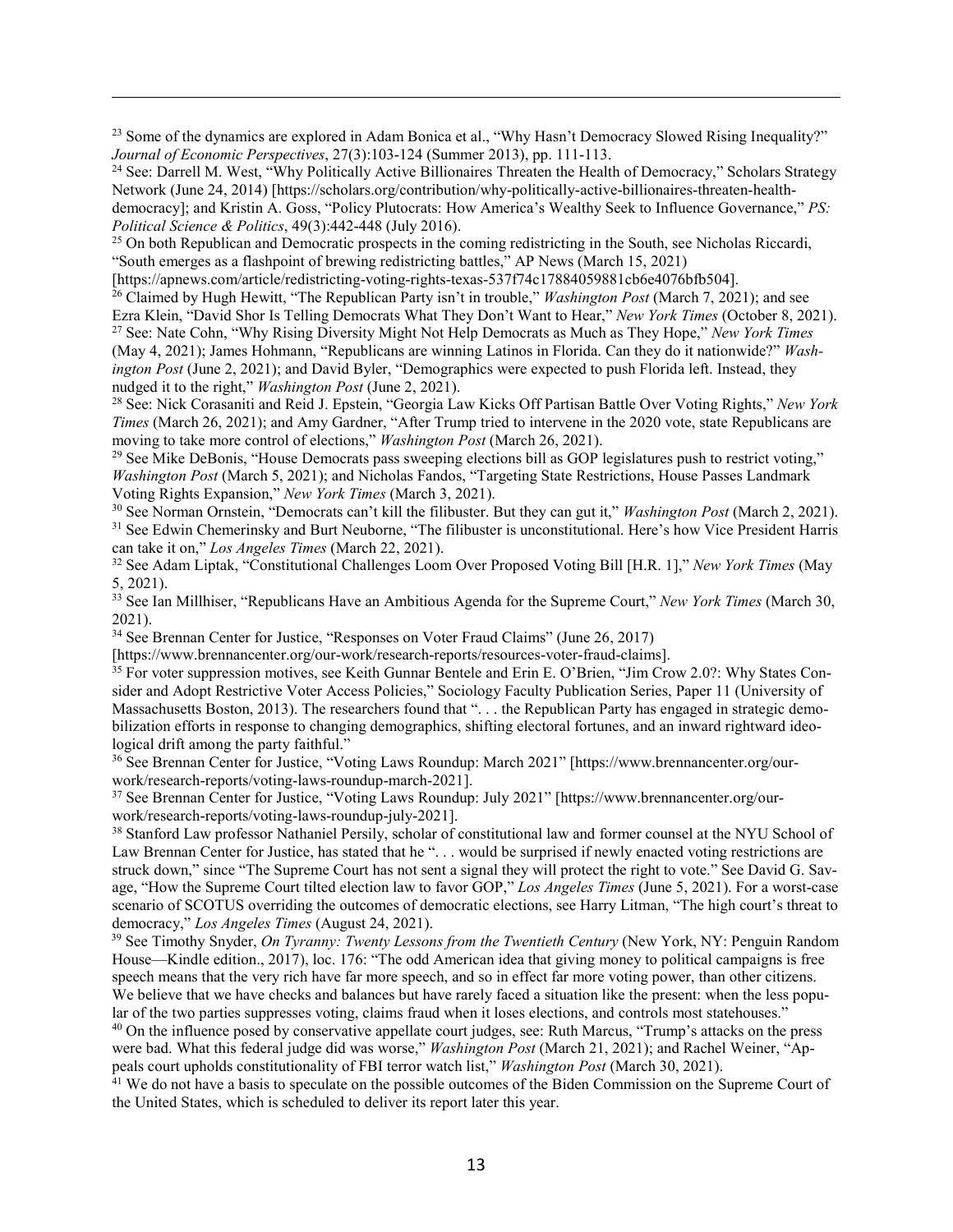<span id="page-13-0"></span><sup>42</sup> See Chuck Collins et al., "Billionaire Bonanza 2020—Wealth Windfalls, Tumbling Taxes, and Pandemic Profiteers," Institute for Policy Studies (2020) [https://ips-dc.org/wp-content/uploads/2020/04/Billionaire-Bonanza-2020.pdf].

<span id="page-13-1"></span><sup>43</sup> For example, see James Barragán and Carla Astudillo, "Texas has raised \$54 million in private donations for its [governor Greg Abbott] border wall plan. Almost all of it came from this one billionaire," *Texas Tribune* (October 6, 2021)

<span id="page-13-2"></span><sup>44</sup> For example, see Isaac Stanley-Becker," "Koch-backed group fuels opposition to school mask mandates, leaked letter shows," *Washington Post* (October 1, 2021).

<span id="page-13-3"></span><sup>45</sup> Renée DiResta, "Right-Wing Social Media Finalizes Its Divorce From Reality," *The Atlantic* (November 23, 2020; and Eli Rosenberg, "What we know about the conservative media giant Sinclair," *Chicago Tribune* (April 3, 2018).

<span id="page-13-4"></span><sup>46</sup> For advocacy groups promoted as scholarly organizations, see Annotated Subject Directory for the Web, "Right Wing Advocacy / Policy Group Index," KWSnet (April 18, 2021) [https://www.kwsnet.com/politics-right-wingadvocacy-group.html].

<span id="page-13-5"></span><sup>47</sup> Generally, see Jane Mayer, *Dark Money* (New York, NY: Doubleday, 2016).

 $\overline{a}$ 

<span id="page-13-6"></span><sup>48</sup> See Soufan Center, "Financing the Radical Right in Plain Sight" (September 9, 2020)

[https://thesoufancenter.org/intelbrief-financing-the-radical-right-in-plain-sight/].

<span id="page-13-7"></span><sup>49</sup> See Maik Fielitz and Holger Marcks, "Digital Fascism: Challenges for the Open Society in Times of Social Media," U.C. Berkeley, CRWS [Center for Right-Wing Studies] Working Papers (July 16, 2019)

[https://www.researchgate.net/publication/338237080\_Digital\_Fascism\_Challenges\_for\_the\_Open\_Society\_in\_Tim es\_of\_Social\_Media].

<span id="page-13-8"></span> $50$  Facebook "... documents show that the social network's employees repeatedly raised red flags about the spread of misinformation and conspiracies before and after the contested November vote." See Ryan Mac and Sheera Frenkel, "Internal Alarm, Public Shrugs: Facebook's Employees Dissect Its Election Role," *New York Times* (October 22, 2021).

<span id="page-13-9"></span><sup>51</sup> Shannon Vallor, "Social Networking an Ethics," in (Edward N. Zalta, ed.) *The Stanford Encyclopedia of Philosophy* (Fall 2021 ed.) [https://plato.stanford.edu/archives/fall2021/entries/ethics-social-networking/], concludes: ". . . emerging information technologies such as SNS have in a very short time worked themselves into the daily moral fabric of virtually all of our lives, transforming the social landscape *and* the moral habits and practices with which we navigate it. The ethical concerns illuminated here are, in a very real sense, anything but 'academic,' and neither philosophers nor the broader human community can afford the luxury of treating them as such."

<span id="page-13-10"></span> $52$  "In 2020, 47% of Americans said they belonged to a church, synagogue or mosque, down from  $\dots$  70% in 1999." See Jeffrey M. Jones, "U.S. Church Membership Falls Below Majority for First Time," Gallup (March 29, 2021) [https://news.gallup.com/poll/341963/church-membersjip-falls-below-majority'first-time.aspx]. According to Ryan P. Burge, "Mainline Protestants Are Still Declining, But That's Not Good News for Evangelicals," *Christianity Today* (July 13, 2021) [https://www.christianitytoday.com/news/2021/mainline-protestant-evangelical-decline-survey-US-nones.html], ". . . fewer people identify with an established religious tradition every year. The ranks of the religiously unaffiliated . . . have grown from about 5 percent in the early 1970s to at least 30 percent in 2020." During the last decade the mainline denominations have had drops of 15 to 40 percent. Nearly half of those who left were religiously unaffiliated. Only half of the young people raised in the largest Protestant denomination remain as adults. <sup>53</sup> The opinion of feminist and Internet commentator, Leigh Stein, "The Empty Religious Instagram," *New York Times* (March 5, 2021).

<span id="page-13-12"></span><span id="page-13-11"></span><sup>54</sup> For the darker side of this phenomenon, see Marisa Meltzer, "QAnon's Unexpected Roots in New Age Spirituality," *Washington Post* (March 29, 2021).

<span id="page-13-13"></span><sup>55</sup> See Xiaoyu Ge, "Social media reduces users' moral sensitivity: Online shaming as a possible consequence," *Aggressive Behavior*, 46(5):359-369 (June 2020).

<span id="page-13-14"></span><sup>56</sup> See Paul K. McClure, "Faith and Facebook in a Pluralistic Age: The Effects of Social Networking Sites on the Religious Beliefs of Emerging Adults," *Sociological Perspectives*, 59(4):818-834 (2016), p. 831. <sup>57</sup> Stein op. cit.

<span id="page-13-16"></span><span id="page-13-15"></span><sup>58</sup> On this narcissistic trend, see: Konrad Bocian et al., "Moral tribalism: Moral judgments of actions supporting ingroup interests depend on collective narcissism," *Journal of Experimental Social Psychology*, 93 (March 2021) [https://www.researchgate.net/publication/346971198 Moral Tribalism Moral Judgments of Actions Supporting

Ingroup Interests Depend on Collective Narcissism]; Silvia Casale and Vanessa Banchi, "Narcissism and problematic social media use: A systematic literature review," *Addictive Behaviors Reports*, 11 (June 2020); and Jean M. Twenge and Joshua D. Foster, "Mapping the scale of the narcissism epidemic: Increases in narcissism 2002-2007 within ethnic groups," *Journal of Research in Personality*, 42(6):1619-1622 (December 2008).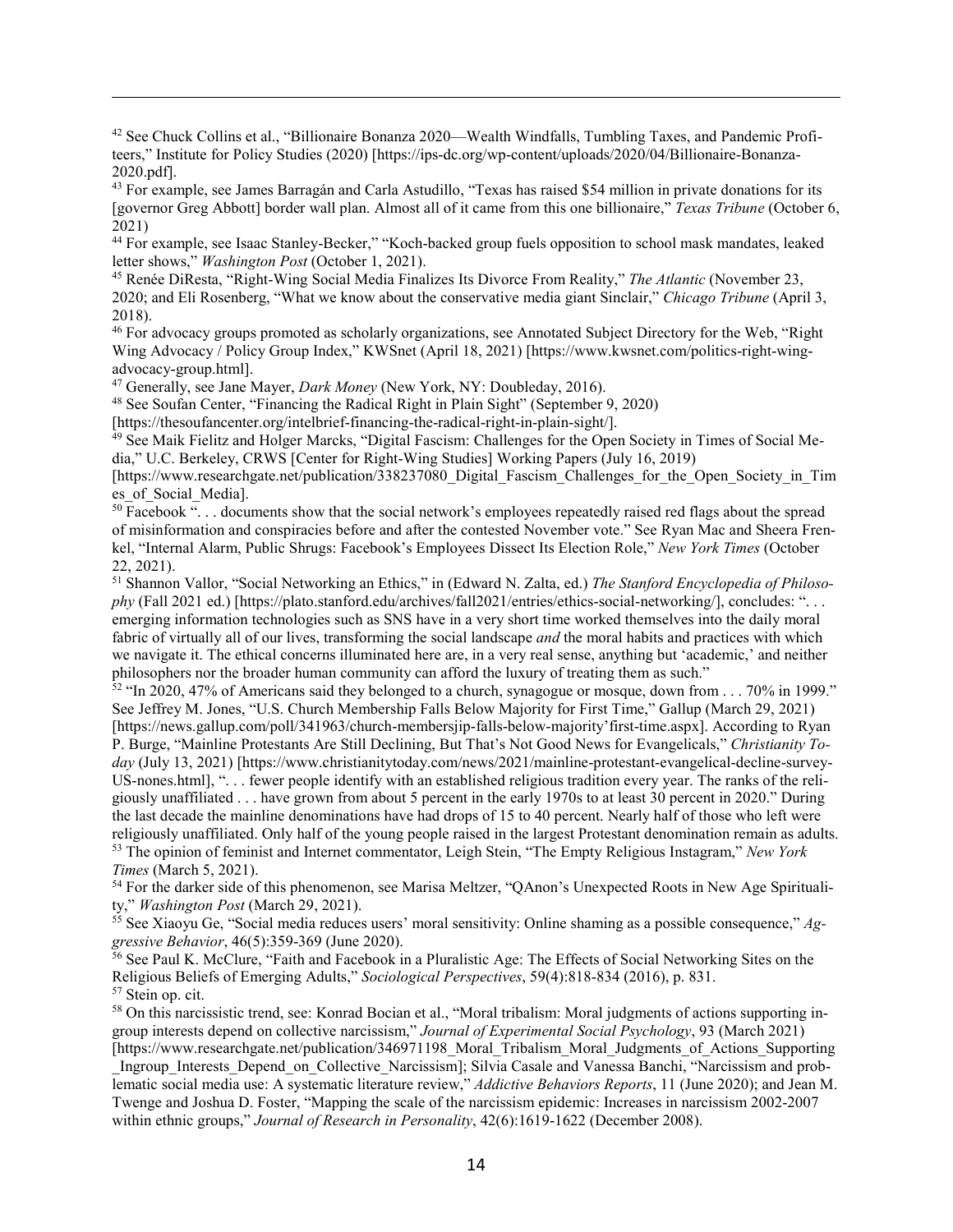<span id="page-14-0"></span> $59$  For a definitive Christian treatment of the historical formation of the [self-centered] "psychological self," see Carl R. Trueman, *The Rise and Triumph of the Modern Self* (Wheaton, IL: Crossway, 2020).

<span id="page-14-1"></span> $60$  "The result [of narcissism] is that the whole concept of reciprocity gets diminished and life gets a little harder and more isolated for everyone. Reciprocity is the glue that binds society together [beginning in family and community], and entitlement dissolves that glue." See Jean M. Twenge and W. Keith Campbell, *The Narcissism Epidemic, Living in the Age of Entitlement* (New York, NY: Atria Paperback, Simon & Schuster—Kindle edition, 2009), loc. 3823. See also Dennis Shen, "A rise in narcissism could be one of the main causes of America's political and economic crises," LSE [London School of Economics] Phelan US Centre (June 28, 2017)

[https://blogs.lse.ac.uk/usappblog/2017/06/28/a-rise-in-narcissism-a-root-of-americas-crises/].

<span id="page-14-2"></span><sup>61</sup> Kaiser Family Foundation, "KFF COVID-19 Vaccine Monitor: February 2021" [https://www.kff.org/coronaviruscovid-19/poll-finding/kff-covid-19-vaccine-monitor-february-2021].

<span id="page-14-3"></span><sup>62</sup> Marist Poll, "Americans Weigh In on COVID-19 Relief Package" (March 11, 2021)

[http://maristpoll.marist.edu/wp-content/uploads/2021/03/NPR\_PBS-NewsHour\_Marist-Poll\_USA\_Written-

Summary-of-Findings\_202103091618-1.pdf]. See also, Washington Post-ABC News Poll (July 3, 2021)

[https://context-cdn.washingtonpost.com/notes/prod/default/documents/014a7c64-062f-494b-ba30-

0b894625ffae/note/2cf0babc-25d2-4781-bb5f-2c7753d4ed3e.#page=1].

 $\overline{a}$ 

<span id="page-14-4"></span><sup>63</sup> See Kim Bellware, "Kids burn masks in anti-masker demonstration on Idaho Capitol steps," *Washington Post* (March 8, 2021).

<span id="page-14-5"></span> $64$  See: Seth G. Jones et al., "The Military, Police, and the Rise of Terrorism in the United States," Center for Strategic and International Studies (April 2021) [https://csis-website-prod.s3.amazonaws.com/s3fspub-

lic/publication/210412\_Jones\_Military\_Police\_Rise\_of\_Terrorism\_United\_States\_1.pdf?\_7p2zEfdFSVV5Vsva6bM 1yp6I5MeXVL7]; Innes von Behr et al., *Radicalisation in the Digital Era* (Cambridge, UK: RAND Europe, 2013) [https://www.rand.org/content/dam/rand/pubs/research\_reports/RR400/RR453/RAND\_RR453.pdf]; Matthew L. Williams et al., "Hate in the Machine: Anti-Black and Anti-Muslim Social Media Posts As Predictors of Offline Racially and Religiously Aggravated Crime," *British Journal of Criminology*, 60:93-117 (July 23, 2019); Jessie Daniels, "the algorithmic rise of the 'alt-right'," *Contexts*, 17(1):60-65 (Winter 2018); Hannah Gais and Megan Squire, "How an Encrypted Messaging Platform is Changing Extremist Movements," Southern Poverty Law Center (February 16, 2021) [https://www.splcenter.org/news/2021/02/16/how-encrypted-messaging-platform-changingextremist-movements]; Anti-Defamation League, "White Supremacist Propaganda Spikes in 2020" (n.d., 2021) [https://www.adl.org/white-supremacist-propaganda-spikes-2020]; and Simon Wiesenthal Center, *September 11 Conspiracies: 20 Years Later* (September 2021) [https://www.wiesenthal.com/assets/pdf/september-11 conspiracies-20.pdf].

<span id="page-14-6"></span><sup>65</sup> Office of the Director of National Intelligence, "Domestic Violent Extremism Poses Heightened Threat in 2021" (March 1, 2021) [https://www.dni.gov/files/ODNI/docements/assessments/UnclassSummaryofDVEAssessment-17MAR21.pdf].

<span id="page-14-7"></span><sup>66</sup> See Anna Edgerton and Ilya Banares, "Social media algorithms get Senate scrutiny," *Los Angeles Times* (April 28, 2021).

<span id="page-14-8"></span> $67$  Evidently, only inciting or threatening violence is likely to be criminalized. See: Grace Udoh-Oshin, "Hate Speech" on the Internet: Crime or Free Speech?" Long Island University, Undergraduate Honors College Theses (2017) [https:digitalcommons.liu.edu/cgi/viewcontent.cgi?article=1009&context=post\_honors\_theses]; and Valerie C. Brannon, "Free Speech and the Regulation of Social Media Content," Congressional Research Service (March 27, 2019) [https://fas.org/sgp/crs/misc/R45650.pdf]. On related philosophical considerations, see Jeffrey W. Howard, "Free Speech and Hate Speech," *Annual Review of Political Science*, 22:93-109 (May 2019).

<span id="page-14-9"></span><sup>68</sup> But see David McCabe, "How a Stabbing in Israel Echoes Through the Fight Over Online Speech," *New York Times* (March 24, 2021).

<span id="page-14-10"></span><sup>69</sup> On the free-speech issues, see Victoria L. Killion, "Terrorism, Violent Extremism, and the Internet: Free Speech Considerations," Congregational Research Service (May 6, 2019) [https://fas.org/sgp/crs/terror/R45713.pdf].

<span id="page-14-11"></span> $70$  It has already begun, as reported by Anthony Izaguirre, "GOP pushing to allow social media 'censorship' suits," *Los Angeles Times* (March 8, 2021), which highlights the Republican initiative to allow costly lawsuits against media giants that attempt to police content on their websites.

<span id="page-14-12"></span> $71$  In addition to its more reactionary rulings, the Court has adopted the devious approach of "shadow docket rulings" to further its partisan bias. See Stephen I. Vladeck, "The Supreme Court Is Making New Law in the Shadows," *New York Times* (April 15, 2021), and "The Supreme Court's 'shadow docket' helped Trump 28 times. Biden is 0 for 1," *Washington Post* (August 28, 2021).

<span id="page-14-13"></span> $72$  The Know Nothing movement of the mid-1800s was "rabidly xenophobic," especially regarding Catholic immigrants. The political party it founded was semi-secret regarding basic beliefs. When members were asked about the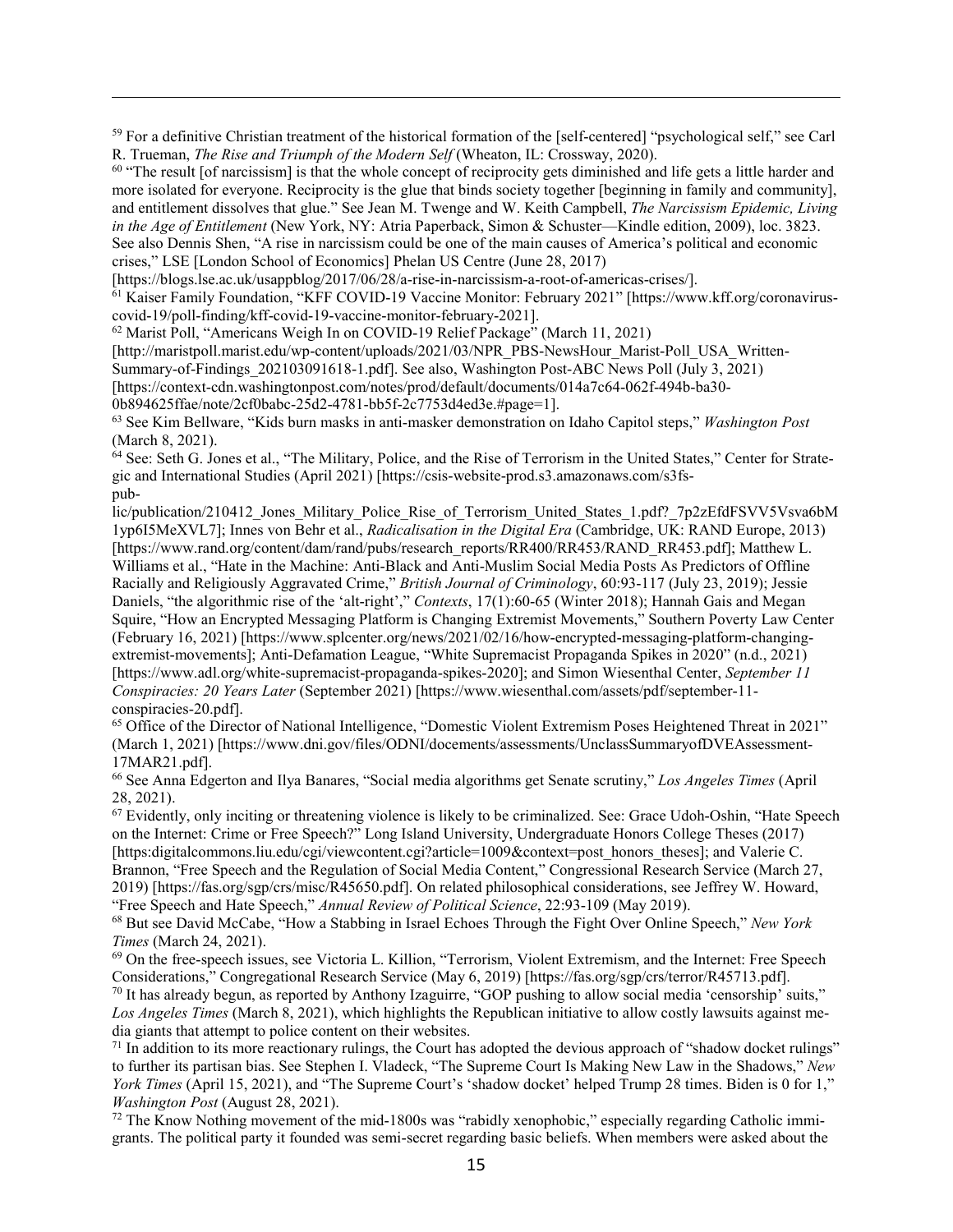organization, they answered, "I know nothing." They instigated violent confrontations with Catholics, which led to multiple deaths. Historians regard the KKK as part of their nativist legacy. Our other significant flirtation with nativism was the German American Bund, which proudly marched in public parades and saluted the Nazi persecution of so-called sub-humans. See Leland V. Bell, *The German American Bund, 1936-1941* (New York, NY: Academy of Political Science, 1970). For a fascinating photographic portrayal of the Bund's activities, see Alan Taylor, "American Nazis in the 1930s—The German American Bund," *Washington Post* (June 5, 2017).

<span id="page-15-0"></span><sup>73</sup> See: Paul Stocker, "The great replacement theory: a historical perspective," CARR—Center for the Analysis of the Radical Right (September 19, 2019) [https://www.opendemocracy.net/en/countering-radical-right/greatreplacement-theory-historical-perspective]; ADL—Anti-Defamation League, "'The Great Replacement:' An Explainer" (n.d.) [https://www.adl.org/resources/backgrounders/the-great-replacement-an-explainer]; Jacob Davey and Julia Ebner, *'The Great Replacement': The Violent Consequences of Mainstreamed Extremism* (London, UK: Institute for Strategic Dialogue, 2019) [https://www.isdglobal.org/wp-content/uploads/2019/07/The-Great-Replacement-The-Violent-Consequences-of-Mainstreamed-Extremism-by-ISD.pdf]; Charles M. Blow, "Tucker Carlson and White Replacement," *New York Times* (April 11, 2021); and Michael Kranish, "How Tucker Carlson became the voice of White grievance," *Washington Post* (July 14, 2021).

<span id="page-15-1"></span> $74$  For a brief but illuminating historical survey of white backlash as the overt political driver and dynamic of white grievance, see Lawrence Glickman, "How White Backlash Controls American Progress," *The Atlantic* (May 21, 2020). See also: George J. Sánchez, "Face the Nation: Race, Immigration, and the Rise of Nativism in Late Twentieth Century America," *International Migration Review*, 31(4):1009-1030 (Winter 1997); and Tyler Anbinder, "Nativism and Prejudice Against Immigrants," in (Reed Ueda, ed.) *A Companion to American Immigration* (Oxford, UK: Blackwell Publishing, 2006), pp. 177-201.

<span id="page-15-2"></span><sup>75</sup> According to Charles Kamasaki, a senior advisor at UnidosUS, the Latino civil rights organization, "... [T]he inevitable outcome of 'reconquista' [the conspiracy theory of an intended Mexican retaking of the southwestern U.S.] and 'replacement' visions is violence. First, they dehumanize an entire group. Then, they categorize it as an existential threat. Finally, they claim the government can't be trusted to act. 'Any response is acceptable if you believe the future of the country is at stake. . . .' he told me." See Jean Guerrero, "California's role in white 'replacement' panic propaganda," *Los Angeles Times* (August 12, 2021).

<span id="page-15-3"></span><sup>76</sup> See: Hannah Murphy and Siddharth Venkataramakrishnan, "Boom in private companies offering disinformationfor-hire," *Financial Times* (January 12, 2021); Josh A. Goldstein and Shelby Grossman, "How disinformation evolved in 2020," *Tech Stream* (January 4, 2021) [https:www.brookings.edu/techstream/how-disinformationevolved-in-2020]; and Max Fisher, "Disinformation for Hire, a Shadow Industry, Is Quietly Booming," *New York Times* (July 25, 2021).

<span id="page-15-4"></span><sup>77</sup> Snyder op. cit., loc. 458

 $\overline{a}$ 

<span id="page-15-5"></span> $78$  When fragmentation destroys any possibility of national political unity, we enter the territory that brought the downfall of democracy in post-World War I Germany. The right-wing claim at that time, that Germany did not actually lose the war but was betrayed by "traitors, leftists, and Jews above all," set the stage for fragmenting German society and Hitler's rise. See Jochen Bittner, "1918 Germany Has a Warning for America," *New York Times* (November 30, 2020). An example of the morbidity and mortality linked to disunity is reflected in different COVID-19 infection and death rates between countries where the leadership and culture have promoted a unified response or not. The fragmented U.S. approach has produced an infection rate at 9.10 percent, while the rate for unified New Zealand (N.Z.) is .05 percent. See Joe Burns, "The double-edged sword of Oregon's COVID-19 success," Oregon Public Broadcasting (March 19, 2021) [https://www.opb.org/article/2021/03/07/Oregon-covid-19-year-2-datascience]. The N.Z. death rate per million population is 5.29, while the U.S. rate is 16.37. See Statista, "Coronavirus (COVID-19) deaths worldwide per million population as of March 19, 2021, by country"

<span id="page-15-6"></span>[https://www.statista.com/statistics/1104709/coronavirus-deaths-worldwide-per-million-inhabitants].  $79$  For a comprehensive legal and constitutional analysis of this incremental process, see the treatment of "constitutional retrogression" by Aziz Huq and Tom Ginsburg, "How to Lose a Constitutional Democracy," 65 UCLA Law Review (2018), in which the authors describe in extraordinary detail what ". . . occurs more slowly through an accumulation of piecemeal changes, each perhaps innocuous or even justified in isolation" (pp. 83-84); and for a projection of alternative outcomes of the present anti-democratic trend, see Alan Waring, "Future Scenarios for Radical-Right Influence: Grim or Grimmer?" CARR—Center for Analysis of the Radical Right (November 16, 2021) [https://radicalrightanalysis.com/2021/11/16/future-scenarios-for-radical-right-influence-grim-or-grimmer/]. See also Timothy Snyder, "The American Abyss," *New York Times* (January 9, 2021); and Brian Klaas, "Why Republicans won't learn anything from their defeat in Georgia," *Washington Post* (January 7, 2021).

<span id="page-15-7"></span><sup>80</sup> See: "Too much of a good thing," *The Economist* (March 26, 2016); Tim Wu, *The Curse of Bigness: Antitrust in the New Gilded Age* (New York, NY: Columbia Global Reports, 2018); Stacy Mitchell, "The Rise and Fall of the Word 'Monopoly' in American Life," *The Atlantic* (June 20, 2017); Erik Sherman, "Business Consolidation Is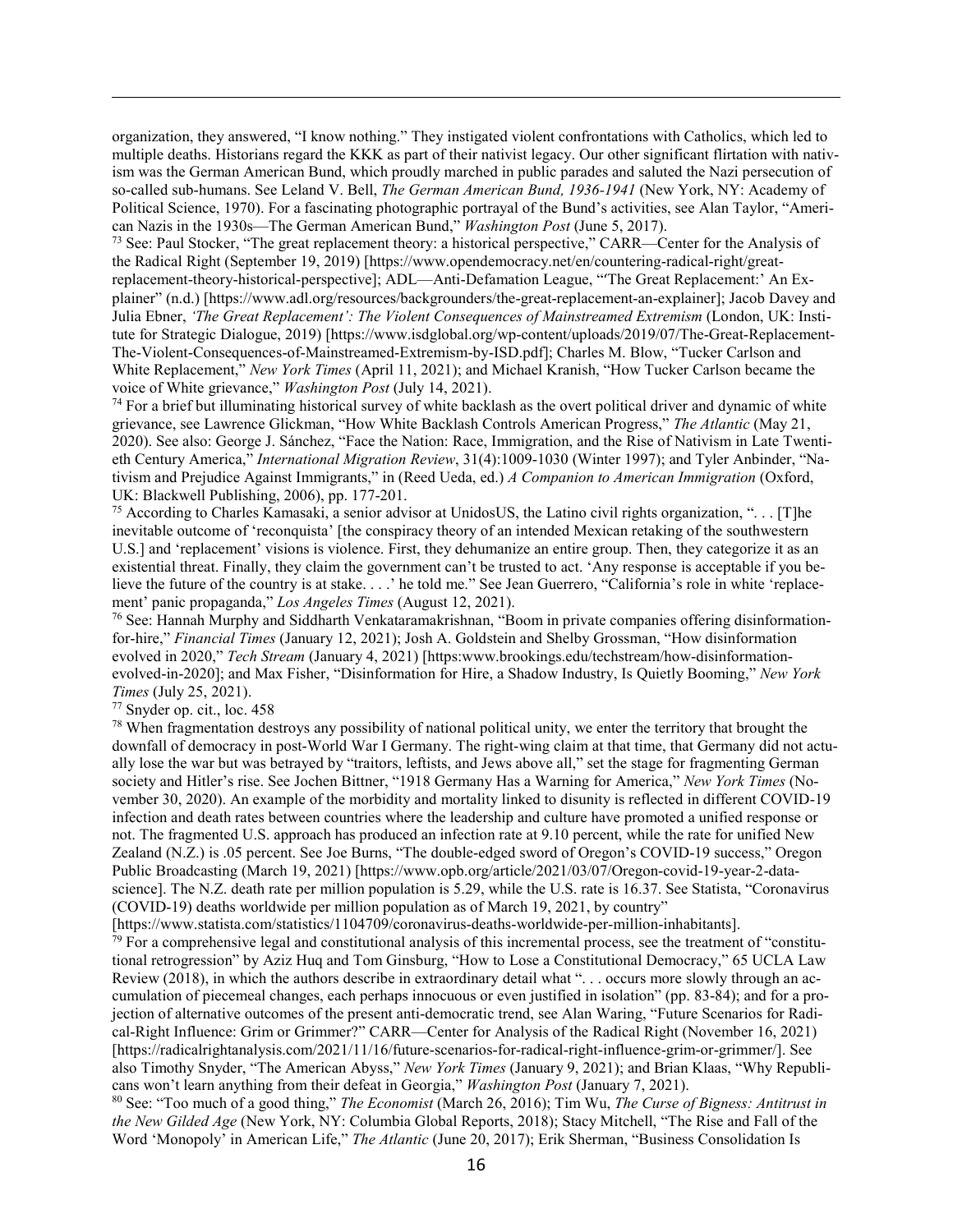Crushing the Economy and People, *Forbes* (August 29, 2019) [https://www.forbes.com/sites/forbes-personalshopper/2021/04/23/samsung-galaxy-unpacked-deal/?sh=17e8986d5176]; and "Monopoly Power and the Decline of Small Business," Institute for Local Self-Reliance (August 2016) [https://ilsr.org/wpcontent/uploads/downloads/2016/08/MonopolyPower-SmallBusiness.pdf].

<span id="page-16-1"></span><span id="page-16-0"></span><sup>81</sup> See Moshe ben Asher and Khulda bat Sarah, "'A Spoonful of Sugar Helps the Medicine Go Down,' But Not As We Might Imagine!" Gather the People (2018) [www.gatherthepeople.org/Downloads/SUGAR\_SPOONFUL.pdf]. 82 See: Nicole M. Avena, Pedro Rada, and Bartley G. Hoebel, "Evidence for sugar addiction: Behavioral and neurochemical effects of intermittent excessive sugar intake," *Neuroscience & Behavioral Reviews*, 32(1), 20-39 (2008); and David A. Wiss, Nicole Avena, and Pedro Rada, "Sugar Addiction: From Evolution to Revolution," *Frontiers in Psychiatry*, 9, 545 (2018) [https://www.ncbi.nim.nih.gov/pmc/articles/PMC6234835/].

<span id="page-16-2"></span><sup>83</sup> See: Sarah DeWeerdt, "Tracing the US opioid crisis to its roots," *Nature*, 573, S10-S12 (2019)

 $\overline{a}$ 

[https://www.nature.com/articles/d41586-019-02686-2/]; Art Van Zee, "The Promotion and Marketing of OxyContin: Commercial Triumph, Public Health Tragedy," *American Journal of Public Health*, 99(2), 221-227 (2009); and Jesse C. Baumgartner and David C. Radley, "The Spike in Drug Overdose Deaths During the COVID-19 Pandemic and Policy Options to Move Forward," To the Point (blog), Commonwealth Fund (March 25, 2021) [https://www.commonwealthfund.org/blog/2021/spike-drug-overdose-deaths-during-covid-19-pandemic-andpolicy-options-move-forward].

<span id="page-16-3"></span><sup>84</sup> See: Sehar Shoukat, "Cell phone addiction and psychological and physiological health in adolescents," *EXCLI Journal*, 18, 47-50 (2019) [https://www.ncbi.nim.nih.gov/pmc/articles/PMC6449671/]; and Yubo Hou et al., "Social media addiction: Its impact, mediation, and intervention," *Journal of Psychosocial Research on Cyberspace*, 13(1) (2019) [https://cyberpsychology.en/article/view/11562/10369/].

<span id="page-16-4"></span><sup>85</sup> As described by two recognized academic researchers, Jonathan Haidt and Jean M. Twenge, "This Is Our Chance to Pull Teenagers Out of the Smartphone Trap," *New York Times* (July 31, 2021), "The smartphone brought about a planetary rewiring of human interaction. As smartphones became common, they transformed peer relationships, family relationships and the texture of daily life for everyone—even those who don't own a phone or don't have an Instagram account. It's harder to strike up a casual conversation . . . when everyone is staring down at their phones. It's harder to have a deep conversation when each party is interrupted randomly by buzzing, vibrating 'notifications'." See also Jean M. Twenge et al., "Worldwide increases in adolescent loneliness," *Journal of Adolescence* (article in press) [July 2021]. The authors conclude: "The psychological well-being of adolescents around the world began to decline after 2021, in conjunction with the rise in smartphone access and increased internet use, though causation cannot be proven and more years of data will provide a more complete picture."

<span id="page-16-5"></span><sup>86</sup> See Marnik G. Dekimpe and Dominique Hanssens, "The Persistence of Marketing Effects on Sales," *Marketing Science*, 14(1):1-21 (1995).

<span id="page-16-6"></span><sup>87</sup> See Roosa Tikkanen and Melinda K. Abrams, "U.S. Health Care from a Global Perspective, 2019: Higher Spending, Worse Outcomes?" Commonwealth Fund (January 30, 2020)

[https://www.commonwealthfund.org/publications/issue-briefs/2020/jan/us-health-care-global-perspective-2019]; and Steven H. Woolf and Laudan Aron, eds., *U.S. Health in International Perspective—Shorter Lives, Poorer Health* (Washington, DC: National Academies Press, 2013).

<span id="page-16-7"></span><sup>88</sup> For a heart-rending account of the devastation of diabetes and other poorly treated chronic diseases, especially among low-income populations, see Joe Mozingo, "In South L.A., a legacy of limbs lost to diabetes tells a larger story," *Los Angeles Times* (November 20, 2021). See also Lilly Shanahan and William E. Copeland, "Psychiatry and Deaths of Despair," JAMA Psychiatry (March 31, 2021).

<span id="page-16-8"></span><sup>89</sup> As reported by Steve Denning, "Joe Biden And The Rhetoric of Restoration," *Forbes* (April 28, 2019) [\[https://www.forbes.com/sites/stevedenning/2019/04/28/joe-biden-and-the-rhetoric-of-restoration/?sh=1ace48ee5b44\]](https://www.forbes.com/sites/stevedenning/2019/04/28/joe-biden-and-the-rhetoric-of-restoration/?sh=1ace48ee5b44). <sup>90</sup> For an historical review based on a social welfare perspective, see Jerry D. Marx, "Great Depression: America's

<span id="page-16-10"></span><span id="page-16-9"></span>Social Policy," VCU [Virginia Commonwealth University] Libraries Social Welfare History Project (2011) [http://socialwelfare.library.vcu.edu/eras/great-depression/American-social-policy-in-the-great-depression-and-wwi]. <sup>91</sup> See: Thomas B. Edsall, "Trump True Believers Have Their Reasons," *New York Times* (October 6, 2021); Robert A. Pape, "What an analysis of 377 Americans arrested or charged in the Capitol insurrection tells us," *Washington Post* (April 6, 2021); and Maureen A. Craig and Jennifer A. Richeson, "Majority No More? The Influence of Neighborhood Racial Diversity and Salient National Population Changes on Whites' Perception of Racial Discrimination," *Russell Sage Foundation Journal of the Social Sciences*, 4(5):141-157 (2018).

<span id="page-16-11"></span><sup>92</sup> Quoted by Thomas B. Edsall, "Why Trump Is Still Their Guy," *New York Times* (April 21, 2021).

<span id="page-16-12"></span>93 This condition is strongly suggested by what emerged in Michel Marten's interview of evangelical leader Russell Moore. She asked the noted theologian if race has become more important than the Gospel in the evangelical movement, to which Moore unhesitatingly answered, "it certainly has." He added, "I think we're in a moment of a crisis of credibility . . . and what takes up most of my time and energy is talking to young evangelical Christians who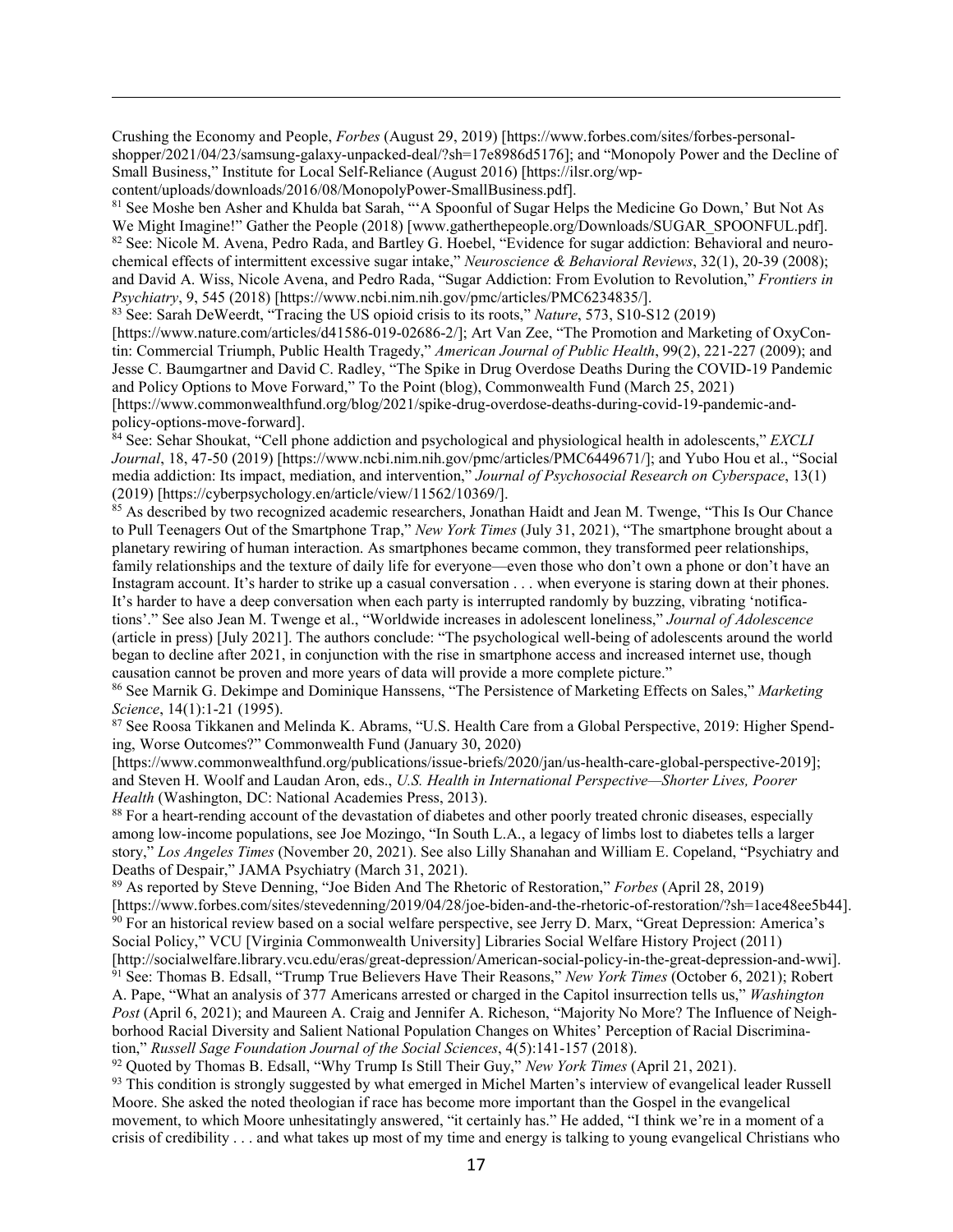are disillusioned and who are fighting against cynicism and they have every reason to in many cases." See Amanpour and Company, "Top Evangelical Leader On His Shocking Resignation From the SBC" [Southern Baptist Convention], YouTube (July 27, 2021) [https://www.youtube.com/watch?v=0Lbr5DRMOxE].

 $\overline{a}$ 

<span id="page-17-0"></span><sup>94</sup> See Michelle Goldberg, "The Christian Right Is in Decline, and It's Taking America With It," *New York Times* (July 9, 2021). Those identifying as white evangelicals went from 23 percent in 2006 to 14 percent in 2020, becoming the oldest religious denomination, losing members to death and a youth-exodus. See Robert P. Jones et al., *The 2020 Census of American Religion* (Washington, DC: PRRI—Public Religion Research Institute, n.d.).

<span id="page-17-2"></span><span id="page-17-1"></span><sup>95</sup> See Charles M. Blow, "It Was a Terrifying Census for White Nationalists," *New York Times* (August 15, 2021). <sup>96</sup> See PRRI Staff, "Understanding QAnon's Connection to American Politics, Religion, and Media Consumption," Public Religion Research Institute (May 27, 2021) [https://www.prri.org/research/qanon-comspiracy-americanpolitics-report/]. As the PRRI report indicates, the threat of violence is not trivial: ". . . one in five Americans (20%) agree with the statement 'There is a storm coming soon that will sweep away the elites in power and restore the rightful leaders,' while a majority (77%) disagree. Nearly three in ten Republicans (28%) compared to 18% of independents and 14% of Democrats agree with this secondary QAnon conspiracy theory. . . . Republicans (28%) are twice as likely as independents (13%) and four times as likely as Democrats (7%) to agree that because things have gotten so far off track, true American patriots may have to resort to violence." See also: Linda So, "Trump-inspired death threats are terrorizing election workers," Reuters (June 11, 2021)

[https://www.reuters.com/investigates/special-report/usa-trump-georgia-threats/]; and Michael Gerson, "The threat of violence now infuses GOP politics. We should all be afraid," *Washington Post* (May 20, 2021).

<span id="page-17-3"></span><sup>97</sup> According to historian Barbara Rosenwein, one of the effects of SNS is that anger is "validated" as "just and righteous." She notes that, "Over time the possibility of feeling righteous anger has become democratized. Everybody feels almost obligated to feel it. . . . That locks you into a position that will allow for no compromise, which is terrible for our country." See Jennifer Sinco Kelleher et al., "Mask and vaccine opposition descends into harassment," *Los Angeles Times* (August 24, 2021).

<span id="page-17-4"></span><sup>98</sup> Ed McBroom, the Republican dairy farmer and state senator who chairs the Michigan Senate's Oversight Committee, whose widely publicized report found that the charges of a "stolen" 2020 election were all a "bunch of nonsense," fears the consequences. McBroom described folks he encountered while preparing the report, who were saying: "'Maybe it's time to rise up'—you know, 'refreshing the tree of liberty with the blood of patriots'." He added: "These are good people, and they're being lied to, and they're believing the lies. And it's really dangerous." See Tim Alberta, "The Senator Who Decided to Tell the Truth," *The Atlantic* (June 30, 2021).

<span id="page-17-5"></span> $99$  For an insightful essay on "A toxic class resentment [that] has been festering for decades among rural and smalltown Americans," see William A. Galston, "The Bitter Heartland," *American Purpose* (March 31, 2021) [https://www.americanpurpose.com/articles/the-bitter-heartland].

<span id="page-17-6"></span><sup>100</sup> See National Security Council, *National Strategy for Countering Domestic Terrorism* (June 2021) [https://int.nyt.com/data/documenttools/biden-s-strategy-for-combating-domestic-

extremism/22ddf1f2f328e688/full.pdf], which calls out ". . . violent self-proclaimed 'militias' who, despite legal prohibitions in all fifty states against certain private militia activity, assert a baseless right to take the law into their own hands. Across violent ideologies, individuals and small groups—both formal and informal—have been galvanized by recent political and societal events in the United States to carry out violent attacks. Among that wide range of animating ideologies, racially or ethnically motivated violent extremists (principally those who promote the superiority of the white race) and militia violent extremists are assessed as presenting the most persistent and lethal threats" (p. 6). See also Amanda Taub and Katrin Bennhold, "From Doomsday Preppers to Doomsday Plotters," *New York Times* (June 7, 2021).

<span id="page-17-7"></span><sup>101</sup> See: Thomas Frank, *Listen, Liberal: What Ever Happened to the Party of the People?* (Basingstoke, Hampshire, UK: Picador-Pan Macmillan, 2017); Bill Curry, "My party has lost its soul: Bill Clinton, Barack Obama and the victory of Wall Street Democrats," Salon (July 27, 2014)

[https://www.salon.com/2014/07/27/my\_party\_has\_lost\_its\_soul\_bill\_clinton\_barack\_obama\_and\_the\_victory\_of wall\_street\_democrats/]; Frank Rich, "Obama's Original Sin," *New York* (July 3, 2011); Rodger D. Hodge, *The Mendacity of Hope: Barack Obama and the Betrayal of American Liberalism* (New York, NY: Harper, 2010); and E.J. Dionne Jr., "Clinton Swipes the GOP's Lyrics," *Washington Post* (July 21, 1996).

<span id="page-17-8"></span><sup>102</sup> See Justin H. Phillips, "Does the Citizen Initiative Weaken Party Government in the U.S. States?" *State Politics and Policy Quarterly*, 8(2):127-149 (Summer 2008).

<span id="page-17-9"></span><sup>103</sup> See Michael Gerson, "Trumpism is American fascism," *Washington Post* (February 1, 2021). In "The Trump nightmare looms again," *Washington Post* (October 11, 2021), Gerson characterizes the GOP as ". . . a garbage scow of the corrupt, the seditious and their enablers. . . ."

<span id="page-17-10"></span><sup>104</sup> The object lesson in this possibility is the Weimer Republic. See: Meilan Solly, "What the Weimer Republic Can Teach Us About Modern Democracy," *Smithsonian Magazine* (April 11, 2019); Alan E. Steinweis, "Weimar Cul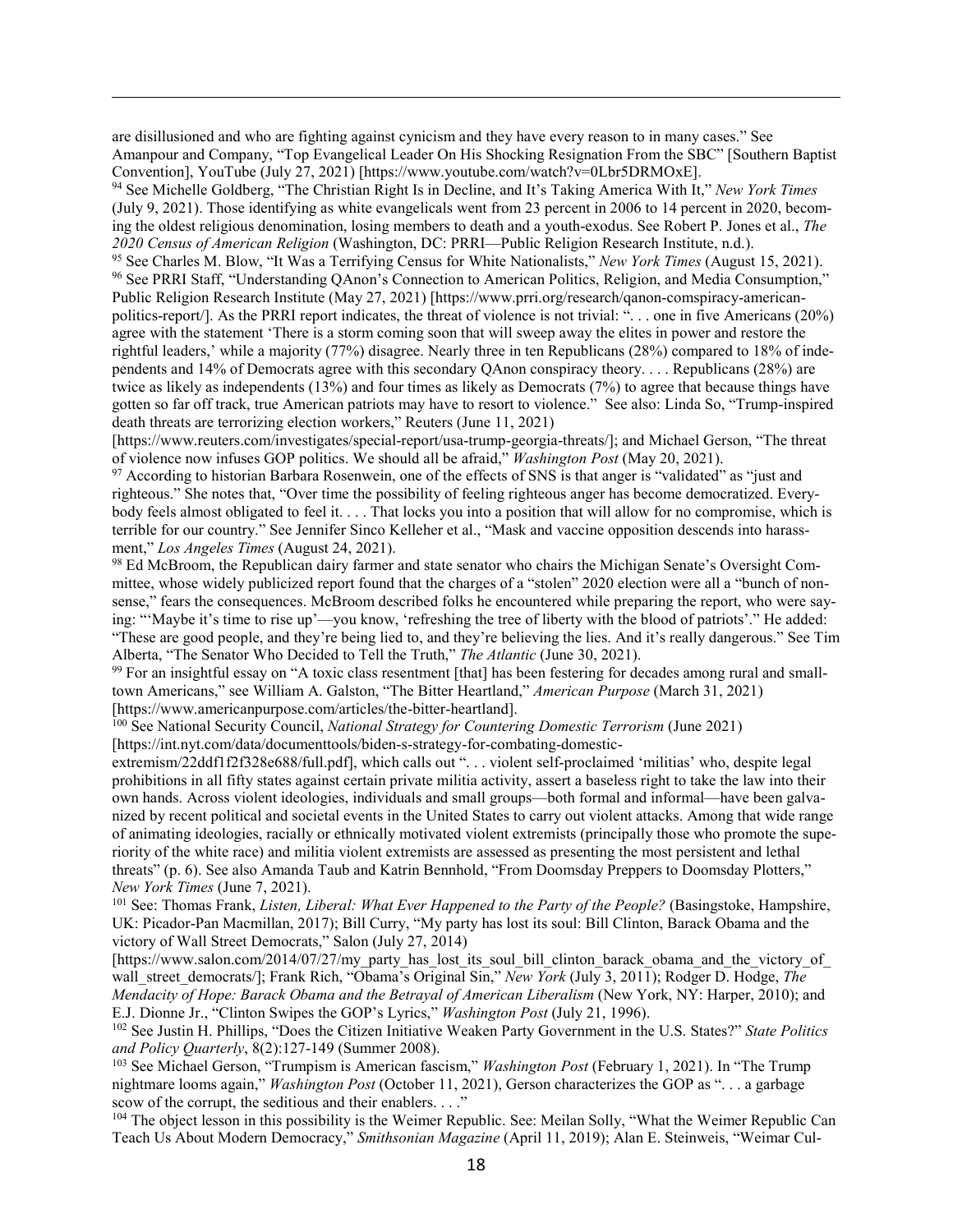ture and the Rise of National Socialism: *The Kampfbund für deutsche Kultur*," *Central European History*, 24(4):402-423 (1991); and Jochen Hung, "'Bad' Politics and 'Good' Culture: New Approaches to the History of the Weimer Republic," *Central European History*, 49(3-4):441-453 (2016).

<span id="page-18-1"></span><span id="page-18-0"></span><sup>105</sup> See Charles M. Blow, "Last Chance to Save American Democracy," *New York Times* (October 17, 2021). <sup>106</sup> The number of signatories was current as of June 15, 2021. See New America, "Statement of Concern, The Threats to American Democracy and the Need for National Voting and Election Administration Standards" (June 1, 2021) [htps://www.newamerica.org/political-reform/statements/statement-of-concern/].

<span id="page-18-2"></span><sup>107</sup> Snyder op. cit., loc. 62; in "Tyranny's playbook," *Los Angeles Times* (October 3, 2021), Snyder cautions us: "To believe that America is exceptional, democratic by nature, is only to aid the tyrants. It is this very arrogance about our own country that has made us so vulnerable to anti-democratic trends. We did not listen in 2016 when others warned us of patterns they observed in our country. If you think that what you do is democratic because of who you are, you will not notice when you help to bring about tyranny. America is only as exceptional as we make it." <sup>108</sup> For an American diplomat's on-the-job account of this process, see Ben Rhodes, *After the Fall, Being American in the World We've Made* (New York, NY: Random House—Kindle edition, 2021), especially Part I: The Authoritarian Playbook (locs. 180-247).

<span id="page-18-4"></span><span id="page-18-3"></span><sup>109</sup> Paul Krugman, "What Underlies the G.O.P. Commitment to Ignorance," *New York Times* (June 28, 2021), points out: ". . . refusing to acknowledge reality serves special interests. Climate denial caters to the fossil fuel industry; evolution denial caters to religious fundamentalists; tax-cut mysticism caters to billionaire donors." See also Andrew Sullivan, "Donald Trump and the Art of the Lie," *New York Times* (June 14, 2019).

<span id="page-18-5"></span><sup>110</sup> See Kali Holloway, "Trump Is an Eerily Perfect Match With a Famous 14-Point Guide to Identify Fascist Leaders," AlterNet (December 6, 2016) [https://www.alternet.org/2016/12/trump-eerily-perfect-match-famous-14-pointguide-identify-fascist-leaders/].

<span id="page-18-6"></span> $111$  Ibid., loc. 74

 $\overline{a}$ 

<span id="page-18-7"></span><sup>112</sup> Regarding "... how race theory has largely been an 'astroturf' issue created by GOP operatives with a backlash funded by billionaire donors," see Roger Sollenberger, "The Aristocrats Funding the Critical Race Theory 'Backlash,'" Daily Beast (November 8, 2021) [https://www.thedailybeast.com/right-wing-aristocrats-fund-critical-racetheory-backlash].

<span id="page-18-8"></span><sup>113</sup> On this trend, without a focus on the pros or cons of the theory but on the criminalizing of pedagogy, see Kmele Foster et al., "Anti-Critical Race Theory Laws Are Un-American," *New York Times* (July 5, 2021).

<span id="page-18-9"></span><sup>114</sup> Russian implementation of memory laws, ". . . government actions designed to guide public interpretation of the past," have the effect of criminalizing any teaching of history that might undermine the moral legitimacy of the current regime or dominant class. See Timothy Snyder, "The War on History Is a War on Democracy," *New York Times Magazine* (June 29, 2021). See also, George Soroka and Félix Krawatzek, "Nationalism, Democracy, and Memory Laws," *Journal of Democracy*, 30(2): 157-171 (April 2019).

<span id="page-18-10"></span><sup>115</sup> See: Amanda Taub, "The rise of American authoritarianism," Vox (March 1, 2016) [https://www.vox.com/2016/3/1/11127424/trump-authoritarianism]; Dawn Brancati, "Democratic Authoritarianism: Origins and Effects," *Annual Review of Political Science*, 17:313-326 (May 2014); and Erica Frantz, "Authoritarian Politics: Trends and Debates," *Politics and Governance*, 6(2):87-89 (June 2018).

<span id="page-18-11"></span> $116$  Ibid., loc. 140

<span id="page-18-12"></span><sup>117</sup> "Brotherhood" is meant to convey that U.S. billionaires have common interests about which they communicate with one another, and a common purpose, plan, and operation, with roots reaching back more than 150 years. They oppose ". . . any group or government meddling with the market," manipulating law and policy to insulate themselves and their wealth from government regulation. See: Nancy MacLean, "*Democracy in Chains, the Deep History of the Radical Right's Stealth Plan for America* (New York, NY: Penguin Books, 2017—Kindle edition), loc. 36; and Kurt Andersen, *Evil Geniuses—The Unmaking of America: A Recent History* (New York, NY: Random House, 2020—Kindle edition). See also Chuck Collins and Omar Ocampo, "Trump and His Many Billionaire Enablers," Institute for Policy Studies (January 11, 2021) [https://ips-dc.org/trump-and-his-many-billionaire-enablers]. On the billionaire-brotherhood control of government, see: Vicky Ward, "The Blow-It-All-Up Billionaires," Huffington Post (March 17, 2017) [http://highline.huffingtonpost.com/articles/en/mercers/]; Jane Mayer, *Dark Money, The Hidden History of the Billionaires Behind the Rise of the Radical Right* (New York, NY: Doubleday, 2016); and Mateo Gold and Robert Barnes, "Growing array of pro-Trump groups train cross-hairs on GOP lawmakers," *Washington Post* (April 2, 2017) [https://www.washingtonpost.com/politics/growing-array-of-pro-trump-groups-could-betrained-on-gop-lawmakers/2017/04/02/358deaa2-1755-11e7-833c-503e1f6394c9\_story.html?hpid=hp\_hp-more-topstories trumpgroups-855%3Ahomepage%2Fstory&utm\_term=.006dd2548a57]. For an example of the billionairebrotherhood role in the Tea Party, frequently described by the media and its own members as "populist" and "grassroots," see: Amanda Fallin et al., "To quarterback behind the scenes, third-party efforts: the tobacco industry and the Tea Party," *Tobacco Control*, 23:322-331 (2014); Jess Nesbit, "The Secret Origins of the Tea Party, How Big Oil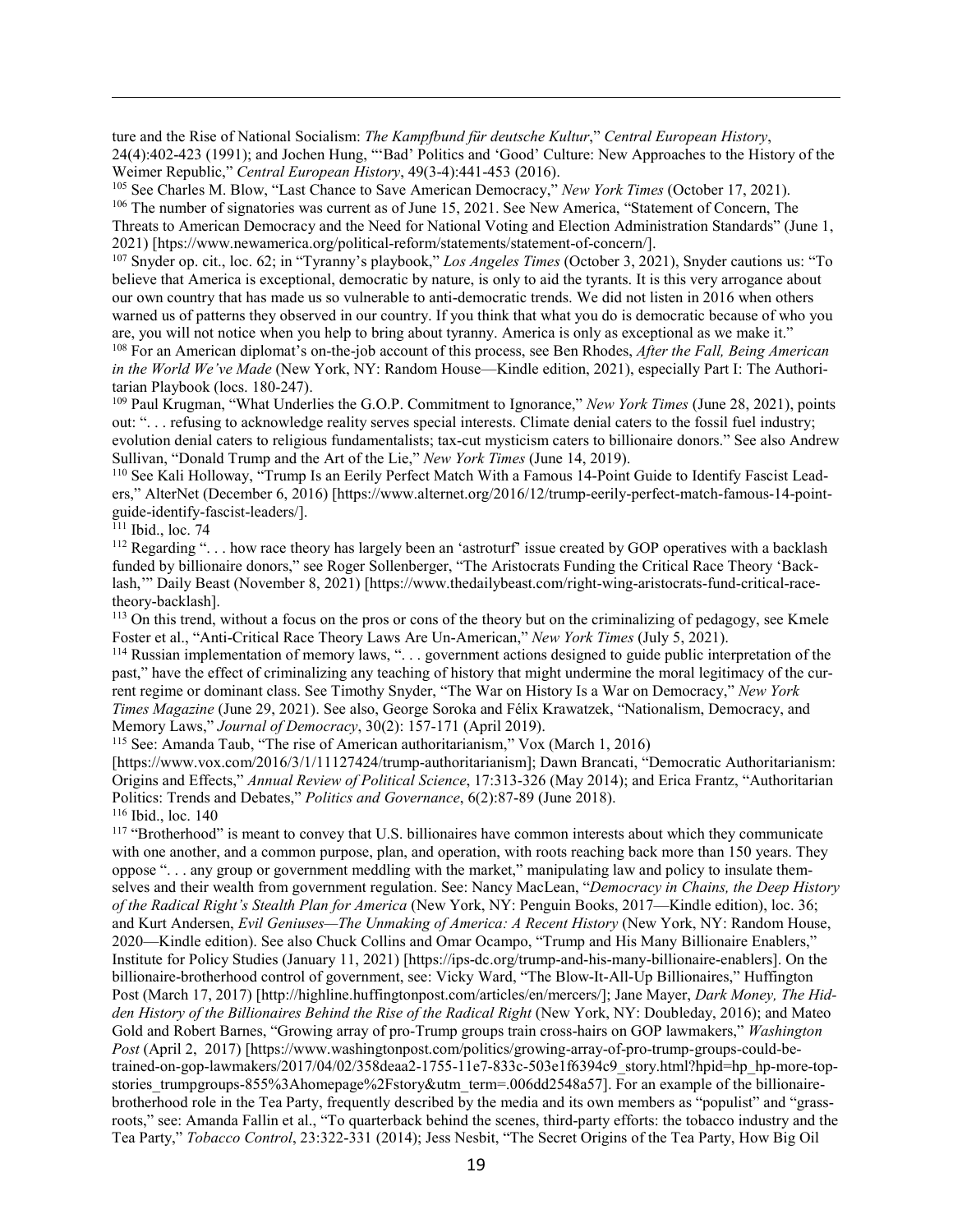and Big Tobacco Partnered with the Koch Brothers to Take Over the GOP," *Time* (April 5, 2016) [http://time.com/secret-origins-of-the-tea-party/]; and Jane Mayer, "Trump's Money Man: The Reclusive Hedge-Fund Tycoon Behind the Trump Presidency," *The New Yorker* (March 27, 2017). On plutocrats boosting white supremacy, see Clay Risen, "William H. Regnery II, 80, Dies; Bankrolled the Rise of the Alt-Right," *New York Times* (July 16, 2021). See also: Benjamin I. Page, Jason Seawright, and Matthew J. Lacombe, "Stealth Politics by U.S. Billionaires," Paper prepared for delivery at the annual meetings of the American Political Science Association, San Francisco, September 2-6, 2015

 $\overline{a}$ 

[https://www.demos.org/sites/default/files/imce/ForbesStealthPoliticsAPSA2015August27FINAL\_Updates.pdf] and *Billionaires and Stealth Politics* (Chicago: University of Chicago Press, 2018); and Adanjesus Marin and Michael Kink, "It's not the 'Freedom Caucus.' It's the Billionaires' Caucus," The Hill (June 8, 2017)

<span id="page-19-0"></span>[https://thehill.com/blogs/congress-blog/politics/336963-its-not-the-freedom-caucus-its-the-billionaires-caucus]. <sup>118</sup> See Alan Waring, "Corporate and Radical-Right Authoritarianism: A Fusion of Mutual Interests and Dark Money," in (Waring, ed.) *The New Authoritarianism*, Vol. 3 (Stuttgart: Ibidem Verlag, 2021), pp. 35-91.

<span id="page-19-1"></span><sup>119</sup> See: Charlie Wilson, "President's Perspective: 25 years of education deform by plutocrats," nsba, National School Boards Association (December 1, 2020) [https://www.nsba.org/ASBJ/2020/December/education-deformplutocrats]; Amanda Litvinov, "Forgotten Purpose: Civics Education in Public Schools," National Education Association (March 16, 2017) [https://www.nea.org/advocating-for-change/new-from-nea/forgotten-purpose-civicseducation-public-schools]; and Kathleen Hall Jamieson, "The Challenges Facing Civic Education in the 21<sup>st</sup> Century," *Daedalus, the Journal of the American Academy of Arts & Sciences*, 142(2):65-83 (Spring 2013).

<span id="page-19-2"></span> $120$  These verdicts are increasingly enabled by state laws that delegitimize and criminally sanction constitutionally protected protests and demonstrations. See Reid J. Epstein and Patricia Mazzei, "How the G.O.P. Is Creating Harsher Penalties for Protesters," *New York Times* (April 21, 2021). See also Mudassar Toppa and Princess Masilungan, *Struggle for Power: Ongoing Persecution of Black Movement by the U.S. Government*, Movement for Black Lives and Creating Law Enforcement Accountability & Responsibility Clinic of the City University of New York School of Law (August 2021) [https://m4bl.org/wp-content/iploads/2021/08/Struggle-For-Power-The-Ongoing-Persecutionof-Black-Movement-by-the-U.S.-Government.pdf].

<span id="page-19-3"></span><sup>121</sup> See Rick Edmonds, "US ranks last among 46 countries in trust in media, Reuters Institute report finds," Poynter (June 24, 2021) [https://www.poynter.org/ethics-trust/2021/us-ranks-last-among-46-countries-in-trust-in-mediareuters-institute-report-finds/]. For report detail, see Nic Newman et al., *Reuters Institute Digital News Report 2021* (Oxford, UK: Reuters Institute for the Study of Journalism, 2021)

<span id="page-19-4"></span>[https://reutersinstitute.politics.ox.ac.uk/sites/default/files/2021-06/Digital\_News\_Report\_2021\_FINAL.pdf].  $122$  Particularly problematic have been deregulation of trade, deregulation of internal economic activity, and privatization of formerly public assets. Regarding "how market values became the template for governing all of social life," see Henry Giroux, "Neoliberalism's War Against the Radical Imagination," *Tikkun* (February 11, 2014).

<span id="page-19-5"></span><sup>123</sup> See: Richard L. Hasen, "Identifying and Minimizing the Risk of Election Subversion and Stolen Elections in the Contemporary United States," Legal Studies Research Paper Series No. 2021-50, School of Law, University of California, Irvine (September 18, 2021). Hasen, a UC Irvine law professor, describes himself as "scared shitless," not by voter suppression but by "voter *subversion*," as quoted by Jane Mayer, "The Big Money Behind the Big Lie," *New Yorker* (August 9, 2021); and "Letter From Former High-Ranking National Security Officials To Congress: Election Subversion Poses National Security Threat," Medium.com (November 10, 2021)

[https://medium.com/@FormerU.S.NatSecOfficials/letter-from-former-high-ranking-national-security-officials-tocongress-election-subversion-poses-69a269962ac].

<span id="page-19-6"></span><sup>124</sup> See Linda Greenhouse, "We Still Have to Worry About the Supreme Court and Elections," *New York Times* (February 25, 2021).

<span id="page-19-7"></span><sup>125</sup> See Linda Greenhouse, "On Voting Rights, Justice Alito Is Stuck in the 1980s," *New York Times* (July 15, 2021). <sup>126</sup> See Adam Liptak, "Supreme Court Upholds Arizona Voting Restrictions," *New York Times* (July 1, 2021).

<span id="page-19-9"></span><span id="page-19-8"></span> $127$  Republicans in state legislatures are now limiting public health authorities from requiring masks, ordering business closures, and other steps to mitigate the spread of disease. See: Network for Public Health Law and National Association of County & City Health Officials, *Proposed Limits on Public Health Authority: Dangerous for Public Health* (May 2021) [https://www.networkforphl.org/wp-content/uploads/2021/06/Proposed-Limits-on-Public]; and Frances Stead Sellers and Isaac Stanley-Becker, "As coronavirus surges, GOP lawmakers are moving to limit public health powers," *Washington Post* (July 25, 2021).

<span id="page-19-10"></span><sup>128</sup> "Public powers" include the power to enact civil and criminal laws and regulatory policies, to tax, to spend public monies, to police [i.e., take rights and property without compensation for the public's health, welfare, and morals], to take property by eminent domain, and to market tax-free bonds."

<span id="page-19-11"></span> $129$  We have the obvious examples, such as the invasion of Iraq, and the less obvious instances, such as those reported in Tasleem J. Padamsee, "Fighting an Epidemic in Political Context: Thirty-Five Years of HIV/AIDS Policy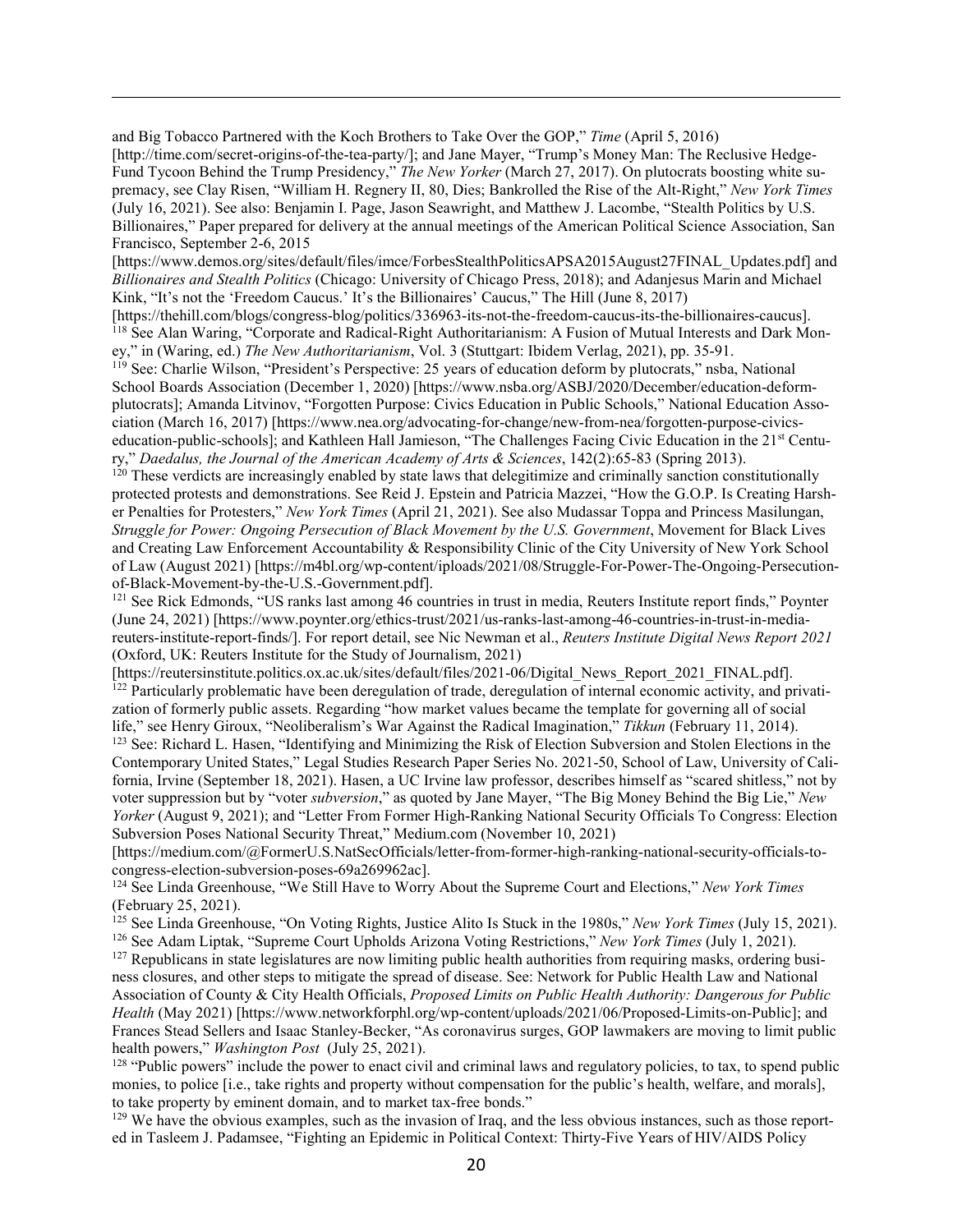Making in the United States," *Social History of Medicine*, 33(3):1001-1028 (2020); and Javier M. Rodriguez, "The politics hypothesis and racial disparities in infants' deaths in the United States," *SSM—Population Health*, 8:100440 (July 2019).

 $\overline{a}$ 

<span id="page-20-0"></span><sup>130</sup> Which now includes the elderly to some extent, because the Republican bias of older voters has shifted substantially. See: Sharon Bernstein and Chris Kahn, "As elections near, many older, educated, white voters shift away from Trump's party," Reuters (August 9, 2018) [https://www.reuters.com/article/us-usa-election-healthcarepoll/exclusive-as-elections-near-many-older-educated-white-voters-shift-away-from-trumps-partyidUSKBN1HG1I6]; and Evan Siegfried, "Trump's biggest risk in 2020 isn't losing young people. It's losing their grandparents," NBC News (June 17, 2019) [https://www.nbcnews.com/think/opinion/trump-s-biggest-risk-2020-isnt-losing-young-people-ncna1018216].

<span id="page-20-2"></span><span id="page-20-1"></span> $132$  This is not unexpected, since the base of the party has reliably been the Christian evangelical movement. According to the research reported in Andrew L. Whitehead and Samuel L. Perry, "How Culture Wars Delay Herd Immunity: Christian Nationalism and Anti-vaccine Attitudes," Socius: Sociological Research for a Dynamic World, 6:1-12 (2020) [https://journals/sagepub.com/doi/pdf/10.1177/2378023120977727], ". . . a particular ideological view unites ... anti-vaccination (often called anti-vaxx) sentiment in the United States." It is "... an ideological view that seeks

to return an exclusivist religious traditionalism into the public sphere and grant systemic primacy to [their] community authorities—what we and others call 'Christian nationalism'" (pp. 1-2).

<span id="page-20-3"></span><sup>133</sup> See Ariel Fridman et al., "COVID-19 and vaccine hesitancy: A longitudinal study," *PLoS ONE*, 16(4):e0250123 (April 16, 2021).

<span id="page-20-4"></span><sup>134</sup> See Karen Attiah, "Living in Texas right now feels like an exercise in survival," *Washington Post* (March 5, 2021).

<span id="page-20-5"></span><sup>135</sup> For more on this from a more conservative source, see Jack Kelley, "Billionaires Are Getting Richer During The COVID-19 Pandemic While Most Americans Suffer," *Forbes* (April 27, 2020).

<span id="page-20-6"></span><sup>136</sup> The global economy has made billionaires *internationalists*, loyal only to profit-centers. Perhaps they imagine that, as they drain this country of its assets, they can increasingly rely on the off-shore sugar plums which have captivated them for the past four decades: China's gigantic consumer market and low-wage, skilled workforce, cowed by a totalitarian government. But that fantasy seems vulnerable to the absolute national power and domestic priorities of the Communist Party of China, which may yet leave the billionaires stripped of their market access, their manufacturing assets, and their American-authored intellectual property.

<span id="page-20-7"></span><sup>137</sup> See Eric D. Finegood, "Association of Wealth With Longevity in US Adults at Midlife," JAMA Health Forum (July 23, 2021) [https://jamanetwork.com].

<span id="page-20-8"></span><sup>138</sup> See: Linda Darling-Hammond, "Inequality in Teaching and Schooling: How Opportunity Is Rationed to Students of Color in America, in (B.D. Smedley et al., eds.) *The Right Thing to Do, The Smart Thing to Do: Enhancing Diversity in the Health Professions* (Washington, DC: National Academies Press, 2001); and Rebecca Strauss, "Schooling Ourselves in an Unequal America," *New York Times* (June 16, 2013).

<span id="page-20-9"></span><sup>139</sup> See: Deirdre Walsh, "At Biden's 100-Day Mark, Republicans Attempt to Paint His Policies As Far Left," NPR (April 28, 2021) [https://www.npr.org/2021/04/28/991286542/at-bidens-100-day-mark-republicans-attempt-topaint-his-policies-as-far-left]; Jacob Pramuk and Kevin Breuninger, "McConnell says GOP won't support Biden's infrastructure plan, vows to fight democratic agenda," CNBC (April 1, 2021)

[https://www.cnbc.com/2021/04/01/mcconnell-says-gop-will-oppose-biden-infrastructure-plan.html]; and Alan Smith, "McConnell says he's '100 percent' focused on 'stopping' Biden's administration," NBC News (May 5, 2021) [https://www.nbcnews.com/politics/joe-biden/mcconnell-says-he-s-100-percent-focused-stopping-biden-sn1266443].

<span id="page-20-10"></span><sup>140</sup> These are obligations spelled out for individuals becoming naturalized citizens. See Jennifer McFadyen, "Your Rights and Responsibilities as a New US Citizen," ThoughtCo (February 16, 2021)

[\[https://www.thoughtco.com/responsibilities-as-a-new-us-citizen-1951903\]](https://www.thoughtco.com/responsibilities-as-a-new-us-citizen-1951903).

<span id="page-20-11"></span><sup>141</sup> See Jacob S. Hacker and Nathan Loewentheil, "How Big Money Corrupts the Economy," *Democracy*, 27 (Winter 2013) [https://democracyjournal.org/magazine/27/how-big-money-corrupts-the-economy/]. More generally, see Lawrence Lessig, *Republic, Lost: Version 2.0* (New York, NY: Grand Central Publishing, 2015).

<span id="page-20-12"></span><sup>142</sup> For example, as summarized in John A. Dearborn et al., "How to Tame the Presidency After Trump," *New York Times* (March 16, 2021). See also Andrew Rudalevige, *The New Imperial Presidency: Renewing Presidential Power after Watergate* (Ann Arbor, MI: University of Michigan Press, 2005).

<span id="page-20-13"></span><sup>143</sup> See Thomas Piketty, "America's Frightening Oligarchy: Thomas Piketty on our widening inequality and the right-wing billionaires who profit from it," Salon (April 23, 2016)

[https://www.salon.com/2016/04/23/americas\_frightening\_oligarchy\_thomas\_piketty\_on\_our\_widening\_inequality\_ and the right wing billionaires who profit from it/].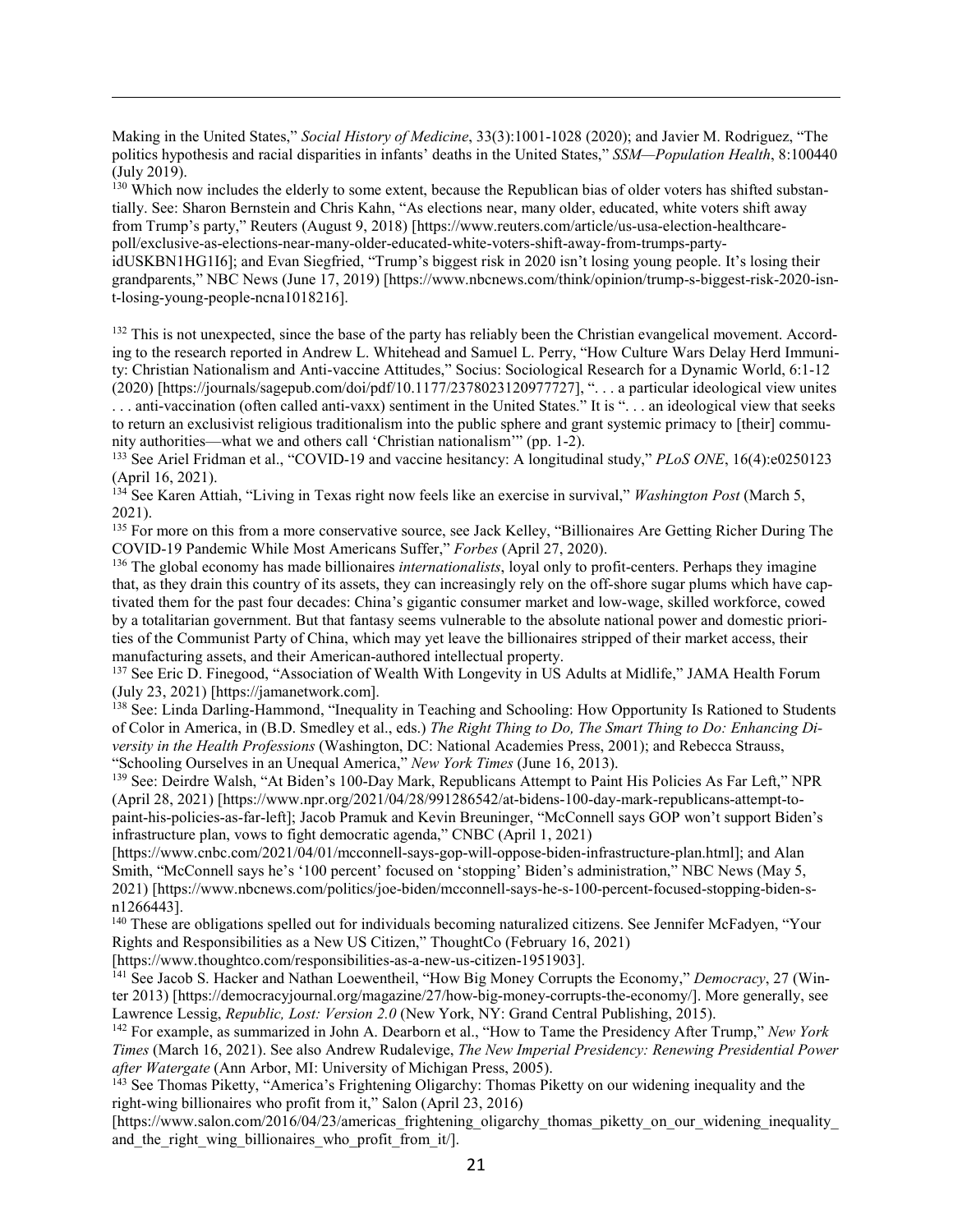<span id="page-21-0"></span><sup>144</sup> For more on anti-union tactics, see: Robert Michael Smith, *From Blackjacks to Briefcases: A History of Commercialized Strikebreaking and Unionbusting in the United States* (Athens, OH: Ohio University Press, 2003) and Stephen H. Norwood, *Strikebreaking and Intimidation: Mercenaries and Masculinity in Twentieth-Century America* (Chapel Hill, NC: University of North Carolina Press, 2002).

 $\overline{a}$ 

<span id="page-21-1"></span><sup>145</sup> For a succinct, scholarly history of the U.S. labor movement, see Hany H. Makhlouf, "The Labor Movements in the United States and the United Kingdom," *Review of Social Sciences*, 1(4):21-26 (February 2016).

<span id="page-21-2"></span><sup>146</sup> Our view partly reflects recent union losses, most notably: the 2021 RWDSU loss at the Bessemer, Alabama Amazon warehouse; the 2019 UAW loss at the Chattanooga, Tennessee VW plant; the 2017 UAW loss at the Canton, Mississippi Nissan plant; and the 2015 IAMAW loss at the Middletown, Delaware Amazon warehouse.

<span id="page-21-3"></span><sup>147</sup> But even within the U.S., labor's daunting challenge is how to organize the likes of Amazon's nearly one million employees in this country, because "Part of the strategy will have to be shop-by-shop organizing, but no one knows how best to unionize a 5,000-person warehouse with extreme turnover and 'union avoidance' consultants. Or how to prevent Amazon from simply closing a unionized fulfillment center or transferring its workers to another, non-union facility." See E. Tammy Kim, "Amazon Transformed Seattle. Now, Its Workers Are Poised to Take It Back," *New York Times* (July 5, 2021).

<span id="page-21-4"></span><sup>148</sup> See Wonik Kim and Jennifer Gandhi, "Coopting Workers under Dictatorship," *Journal of Politics*, 72(3):646-658 (July 2010). See also Nate Schenkkan and Isabel Linzer, *Out of Sight, Not Out of Reach: The Global Scale and Scope of Transnational Repression* (Washington, DC: Freedom House, 2021).

<span id="page-21-5"></span><sup>149</sup> The 2018 SCOTUS case of Janus v. AFSCME, Council 31, suggests the direction of the Court. See Adam Liptak, "Supreme Court Ruling Delivers a Sharp Blow to Labor Unions, *New York Times* (June 27, 2018). The case of Cedar Point v. Hassid, which "[pitted] union rights against property rights," was decided in favor of the property rights of California farm owners. See Adam Liptak, "Supreme Court Rules Against Union Recruiting on California Farms," *New York Times* (June 23, 2021).

<span id="page-21-6"></span><sup>150</sup> See Jay Greene, "Amazon union election results should be scrapped over improprieties, NLRB officer recommends," *Washington* Post (August 2, 2021). On Amazon's intimidation and retaliation tactics, see Noam Scheiber, "Union Loss May Bring New Phase of Campaign Against Amazon," *New York Times* (April 9, 2021). Despite these circumstances, the unions are largely without legal remedies, thus relying mostly on their own organizing muscle. See David Streitfeld, "How Amazon Crushes Unions," *New York Times* (March 16, 2021). See also: Jessica Silver-Greenberg and Rachel Adams, "Fired in a Pandemic 'Because We Tried to Start a Union,' Workers Say," *New York Times* (April 28, 2020); and Jonathan Rosenberg, "Unions in the Trump Era," *Tikkun* (January 2, 2017).

<span id="page-21-7"></span><sup>151</sup> For a well-documented survey of what unions face from company opposition to their organizing, see Kate Bronfenbrenner, "No Holds Barred: The Intensification of Employer Opposition to Organizing," Briefing Paper No. 235 (Washington, DC: Economic Policy Institute, May 20, 2009).

<span id="page-21-8"></span><sup>152</sup> Congress.gov, "H.R. 2474—Protecting the Right to Organize Act of 2019" (in the Senate of the United States, February 10, 2020) [https://www.congress.gov/bill/116<sup>th</sup>-congress/house-bill/2474/text].

<span id="page-21-9"></span><sup>153</sup> On labor's tenuous prospects despite strong support from the Biden administration, see Noah Bierman and David Lauter, "Biden's bid to bolster unions," *Los Angeles Times* (June 2, 2021). The authors reckon that even with strong support from the White House, "... many of organized labor's top priorities face long odds...."

<span id="page-21-10"></span><sup>154</sup> See Nicholas Fandos, "As House Pushes Labor Rights Expansion, Senate Chances Are Slim," *New York Times* (March 9, 2021).

<span id="page-21-11"></span><sup>155</sup> See Samson Raphael Hirsch, *The Collected* Writings (New York & Jerusalem: Philip Feldheim, 1985, 1997), p. 302. Hirsch (1808-1888) is recognized as the founder of Modern Orthodox Judaism.

<span id="page-21-12"></span>156 Quoted from an interview on the Rachel Maddow Show, MSNBC (September 24, 2021) [retrieved from https://topnewsshow.com/the-rachel-maddow-show-9-24-21/].

<span id="page-21-13"></span><sup>157</sup> We do not see any evidence of extended participation in movement-building based on immediate self-interest, when there is little or no prospect of short-term material returns on participants' investments of time, energy, and resources. Successful social movements, dedicated to the commonweal, although they ultimately satisfy selfinterests, survive for many decades of unrewarded sacrifice because of the deeply held faith of their participants. This has been true even for movements not explicitly faith-based, such as the labor movement and the American Revolution. For a fuller treatment of this subject, see Moshe ben Asher, "Moral-Spiritual Infrastructure: Touchstone of Movement-Building Community Organizing," *Social Policy*, 50(4): 55-64 (Winter 2020).

<span id="page-21-15"></span><span id="page-21-14"></span><sup>158</sup> See: Sarah Colenbrander, "Cities as engines of economic growth," International Institute for Environment and Development (October 2016) [https://pubs.iied.org/sites/default/files/pdfs/migrate/10801IIED.pdf]; Josefina V. Cabigon, "Cities in Globalization," *Asia-Pacific Social Science Review*, 6(2):73-102 (2006); and Saskia Sassen, "The Global City: Introducing a Concept," *Brown Journal of World Affairs*, 11(2):27-43 (Winter/Spring 2005). <sup>159</sup> See: Moshe ben Asher and Khulda Bat Sarah, "Directly Democratic Metropolitan Government: Envisioning Beyond Oppression, Rebellion, and Reform," *Social Policy*, 46(1):6-19 (Spring 2016); Moshe ben Asher, "New Eng